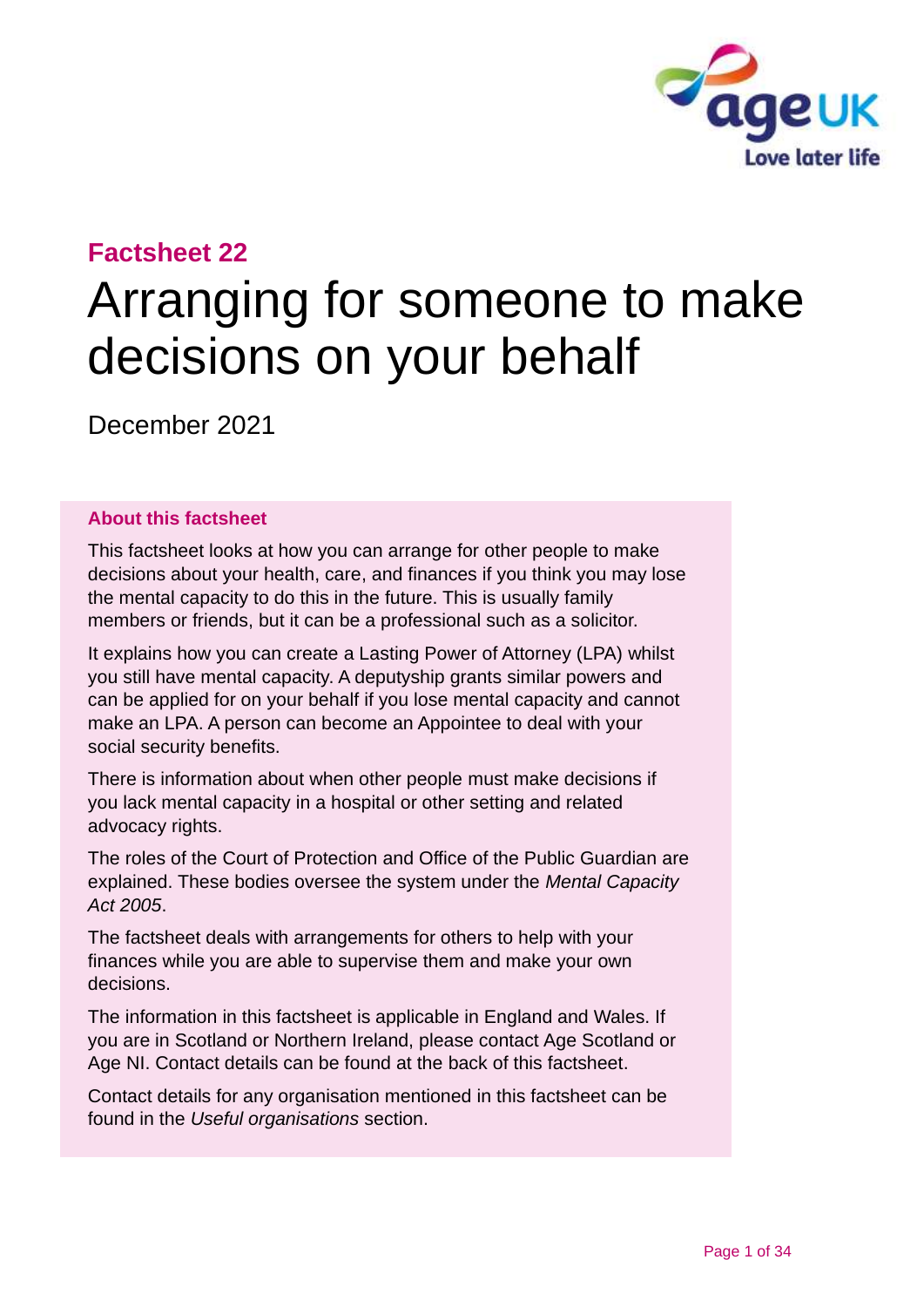# **Contents**

| 1     | <b>Recent developments</b>                             | 4              |
|-------|--------------------------------------------------------|----------------|
| 2     | <b>Information sources</b>                             | 4              |
| 3     | What is mental capacity?                               | 4              |
| 3.1   | Mental capacity principles                             | 5              |
| 3.2   | Who decides whether I have mental capacity?            | 5              |
| 3.3   | Protections and best interests                         | 6              |
| 3.4   | Who decides in my best interests?                      | 7              |
| 4     | <b>Lasting Power of Attorney</b>                       | $\overline{7}$ |
| 4.1   | Choosing attorneys                                     | 8              |
| 4.2   | Joint attorneys                                        | 9              |
| 4.3   | The certificate provider                               | 9              |
| 4.4   | How to set up an LPA                                   | 11             |
| 4.4.1 | Do I have to use a solicitor?                          | 11             |
|       | 4.4.2 LPA application forms                            | 11             |
| 4.4.3 | Signing the LPA form                                   | 12             |
| 4.5   | Registration of the LPA                                | 13             |
| 4.6   | Fees and the fee remission scheme                      | 14             |
| 4.7   | The role and responsibilities of an attorney           | 15             |
| 4.8   | Cancelling the power                                   | 18             |
| 4.9   | Duration of an LPA                                     | 18             |
| 5     | <b>Existing Enduring Powers of Attorney</b>            | 18             |
| 6     | <b>Deputies</b>                                        | 19             |
| 6.1   | Security bonds for financial affairs deputies          | 20             |
| 6.2   | Role and responsibilities of a Court-appointed deputy  | 20             |
| 6.3   | Applying to be appointed as a deputy                   | 20             |
| 6.4   | Fees and fee remission for deputies                    | 21             |
| 6.5   | Interim order while waiting for deputy to be appointed | 22             |
| 7     | <b>Appointees for benefits</b>                         | 22             |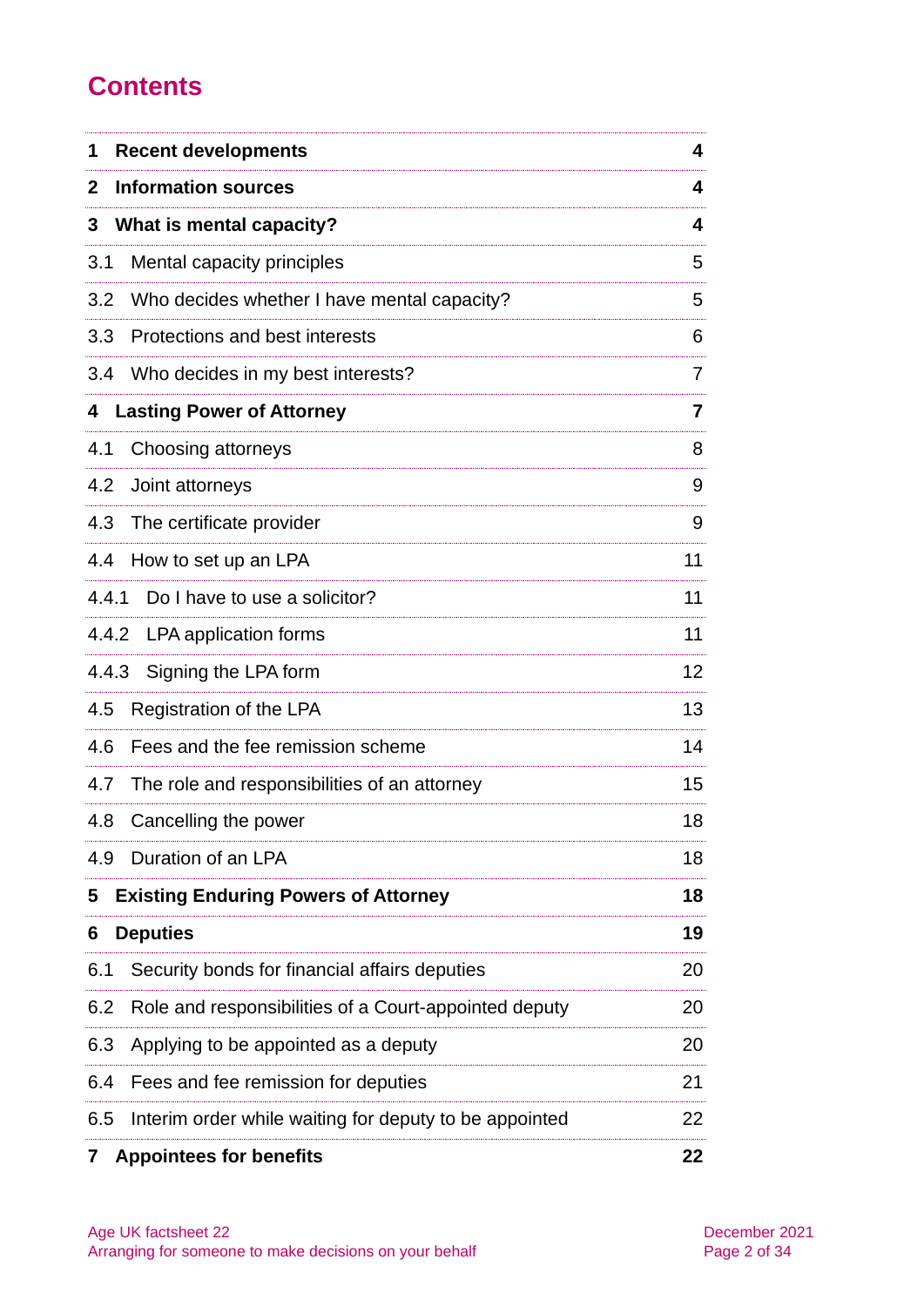| 7.1                  | The role and responsibilities of an appointee        | 23 |
|----------------------|------------------------------------------------------|----|
| 8                    | <b>Independent Mental Capacity Advocates</b>         | 23 |
| 9                    | Arrangements while you have capacity                 | 24 |
| 9.1                  | Ordinary power of attorney                           | 24 |
| 9.2                  | Arrangements for access to your bank account         | 25 |
| 9.3                  | Access to a bank account if you lose mental capacity | 26 |
|                      | 9.4 Your attorney or deputy accessing your account   | 27 |
| 10                   | The Office of the Public Guardian (OPG)              | 27 |
|                      | 10.1 Search the OPG register                         | 28 |
| 11                   | <b>The Court of Protection</b>                       | 28 |
| 11.1                 | The powers of the Court                              | 28 |
|                      | 11.2 Applying to the Court                           | 29 |
| 12                   | <b>Monitoring of attorneys and deputies</b>          | 29 |
| 13                   | Concerns about an attorney, deputy or appointee      | 29 |
| Useful organisations |                                                      | 31 |
| Age UK               |                                                      | 33 |
| Support our work     |                                                      | 33 |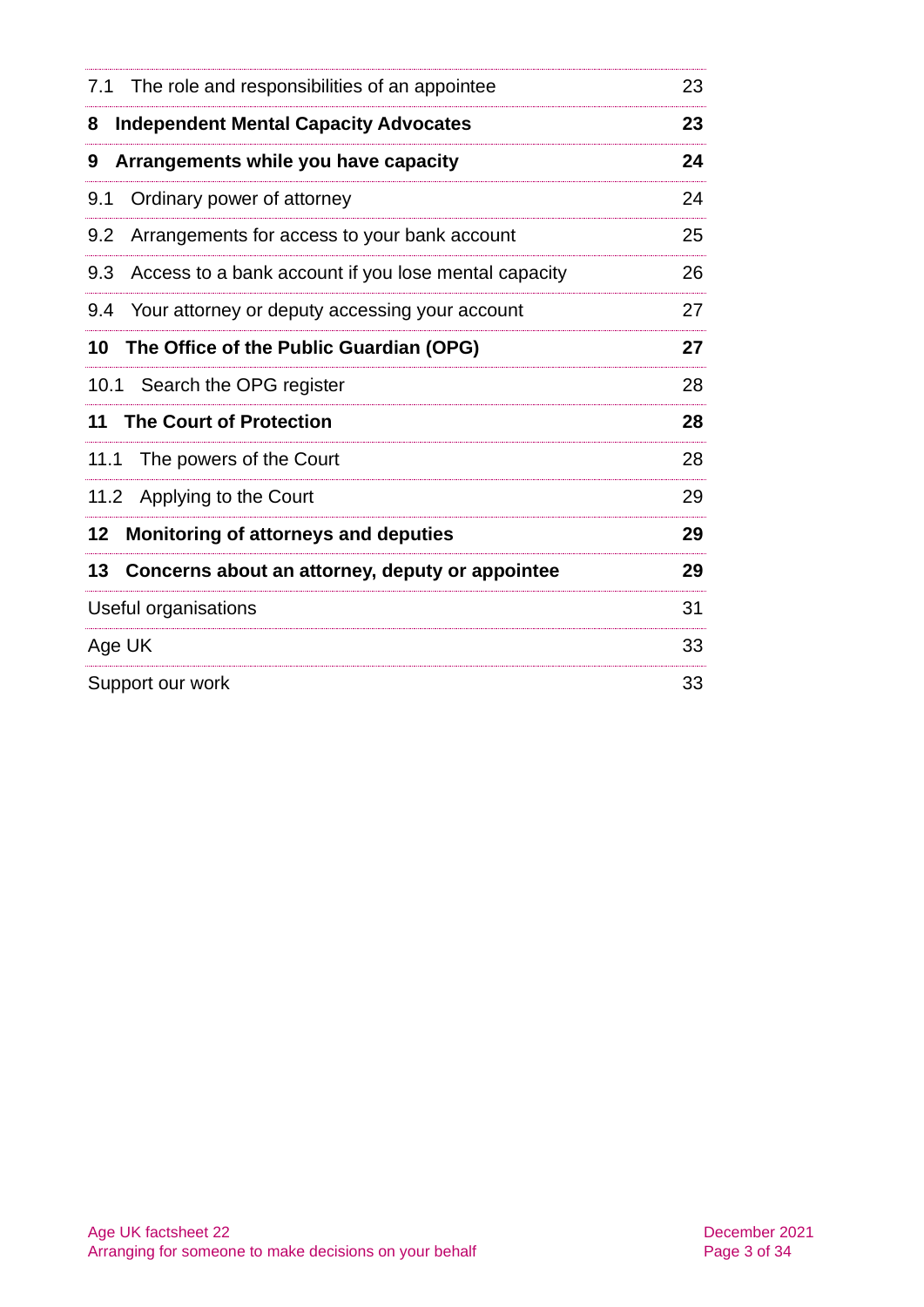# <span id="page-3-0"></span>**1 Recent developments**

⚫ In July 2020, the Office of the Public Guardian (OPG) introduced the digital service, *'Use a Lasting Power of Attorney'*. This allows organisations like banks and utility companies to check that a Lasting Power of Attorney (LPA) is valid when dealing with the attorney or donor.

The donor or attorney has access to a digital version of the LPA on an online account and is provided with a secure access code to present to relevant organisations. They use the code to confirm the LPA is valid.

The service is not available to LPAs registered with the OPG before 1 September 2019. For further information, see [www.gov.uk/use-lasting](http://www.gov.uk/use-lasting-power-of-attorney)[power-of-attorney](http://www.gov.uk/use-lasting-power-of-attorney)

For information about LPAs, see [section 4.](#page-6-0)

● The OPG has published guidance about making a Lasting Power of Attorney during the Covid-19 pandemic, available at [www.gov.uk/guidance/making-and-registering-an-lpa-during-the](http://www.gov.uk/guidance/making-and-registering-an-lpa-during-the-coronavirus-outbreak)[coronavirus-outbreak](http://www.gov.uk/guidance/making-and-registering-an-lpa-during-the-coronavirus-outbreak)

# <span id="page-3-1"></span>**2 Information sources**

This factsheet is based on the *[Mental Capacity Act 2005](http://www.legislation.gov.uk/ukpga/2005/9/contents)* (*'the Act'*) and the *Mental Capacity [Act 2005 Code of Practice](http://www.gov.uk/government/publications/mental-capacity-act-code-of-practice)* (*'the Code'*). The Act must be adhered to, and the Code taken into account as guidance, when decisions are made on behalf of someone who lacks mental capacity.

This factsheet is also based on information and guidance provided by the Office of the Public Guardian and the Court of Protection.

# <span id="page-3-2"></span>**3 What is mental capacity?**

Mental capacity is about your ability to make a particular decision at the time the decision needs to be made, rather than your ability to make decisions in general. This is because you might have mental capacity for some decisions, but not others, or capacity to make a decision at one time, but not another.

In deciding whether you lack mental capacity for a particular decision at the time it needs to be made, the Act sets out a test. You must have an impairment or disturbance in the functioning of your mind or brain and be unable to do at least one of the following:

- ⚫ understand information given to you
- retain that information long enough to make a decision
- ⚫ weigh up or evaluate information to make a decision, or
- communicate the decision via all possible means.

You must be appropriately supported in any assessment of your mental capacity.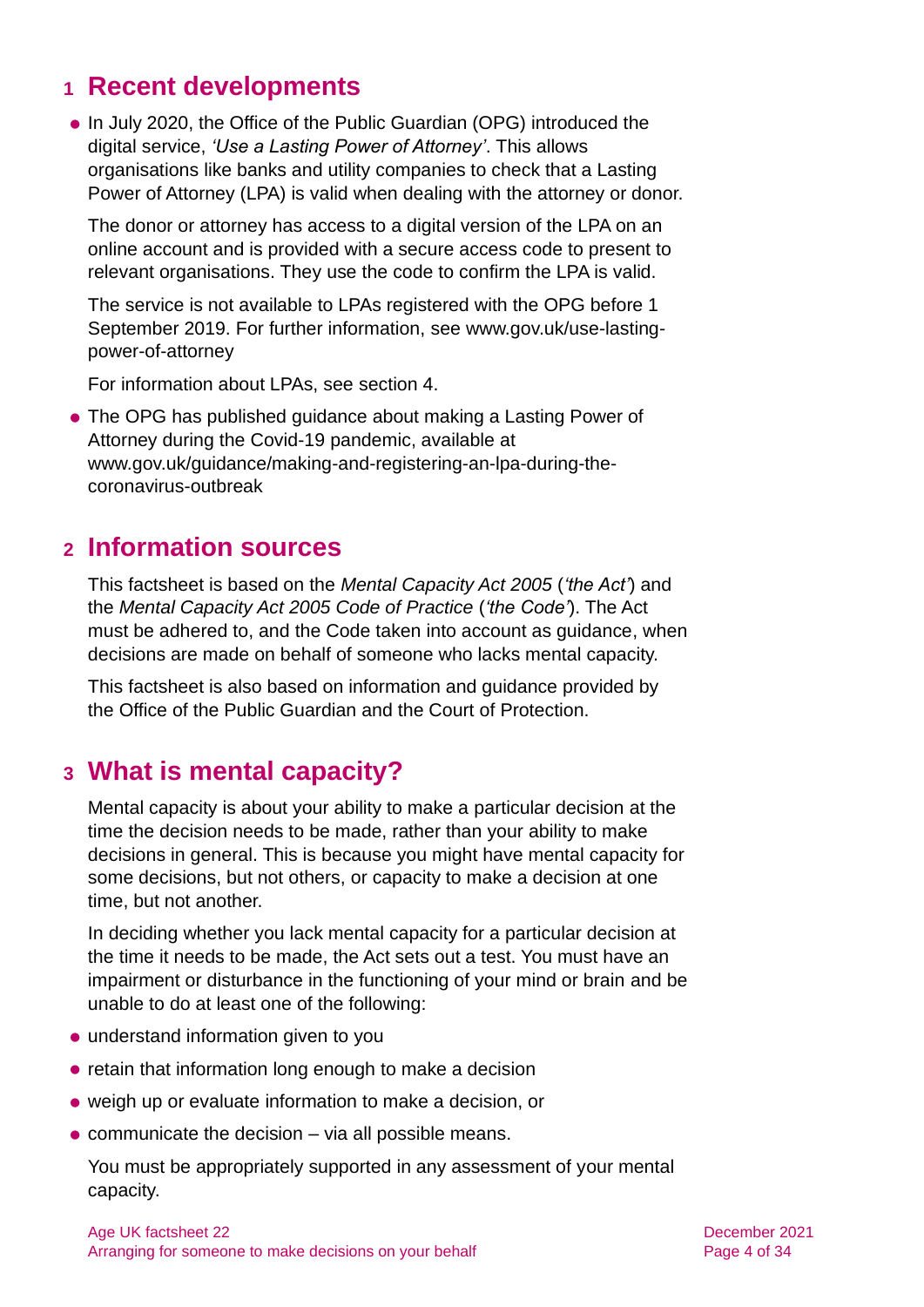# **3.1 Mental capacity principles**

The Act contains five fundamental principles that must be followed when someone else intends to make a decision on your behalf.

- ⚫ **Right to make your own decisions and presumption of capacity**  Having mental capacity means you have the right to make your own decisions. You are assumed to have mental capacity, unless there is proof you do not, using the test above.
- ⚫ **Support to make your own decisions**  Every effort should be made to help you make the decision before it is concluded you cannot do so. There might be a way to explain information that is easier for you to understand, or a place where you feel more at ease. You might want someone you know and trust to be present when the decision needs to be made. You should be given as much information as you need to make the decision.
- ⚫ **Unwise or eccentric decisions**  People who know you, or professionals like your doctor or social worker, might express a view about a particular decision, but you have the right to decide what is best for you. You should not be treated as lacking mental capacity because people think your decision is unwise or eccentric.
- ⚫ **Decisions must be made in your best interests** See [section 3.3](#page-5-0) for more information on '*best interests*'.
- ⚫ **Least restrictive option** Anyone making a decision on your behalf should consider all of the options and choose the one least restrictive of your basic rights and freedoms.

# <span id="page-4-0"></span>**3.2 Who decides whether I have mental capacity?**

This depends on the sort of decision that needs to be made and the situation. The Code says it is usually the person who is directly involved with you at the time of the decision.

Common examples include:

- ⚫ If you require social care and support, the local authority social services team may assess whether you have mental capacity to agree to care arrangements being made for you.
- ⚫ If you are in hospital, the doctor or another health care professional must assess your mental capacity to consent to treatment.
- ⚫ Your attorney may decide whether you have mental capacity to make a decision or whether they must make the decision for you.
- ⚫ When making a will or setting up a Lasting Power of Attorney, your solicitor must assess whether you have mental capacity to instruct them.

Whoever decides must follow the Act's principles. No one can conclude you lack mental capacity, unless they can prove you are unable to make the particular decision at the time the decision needs to be made.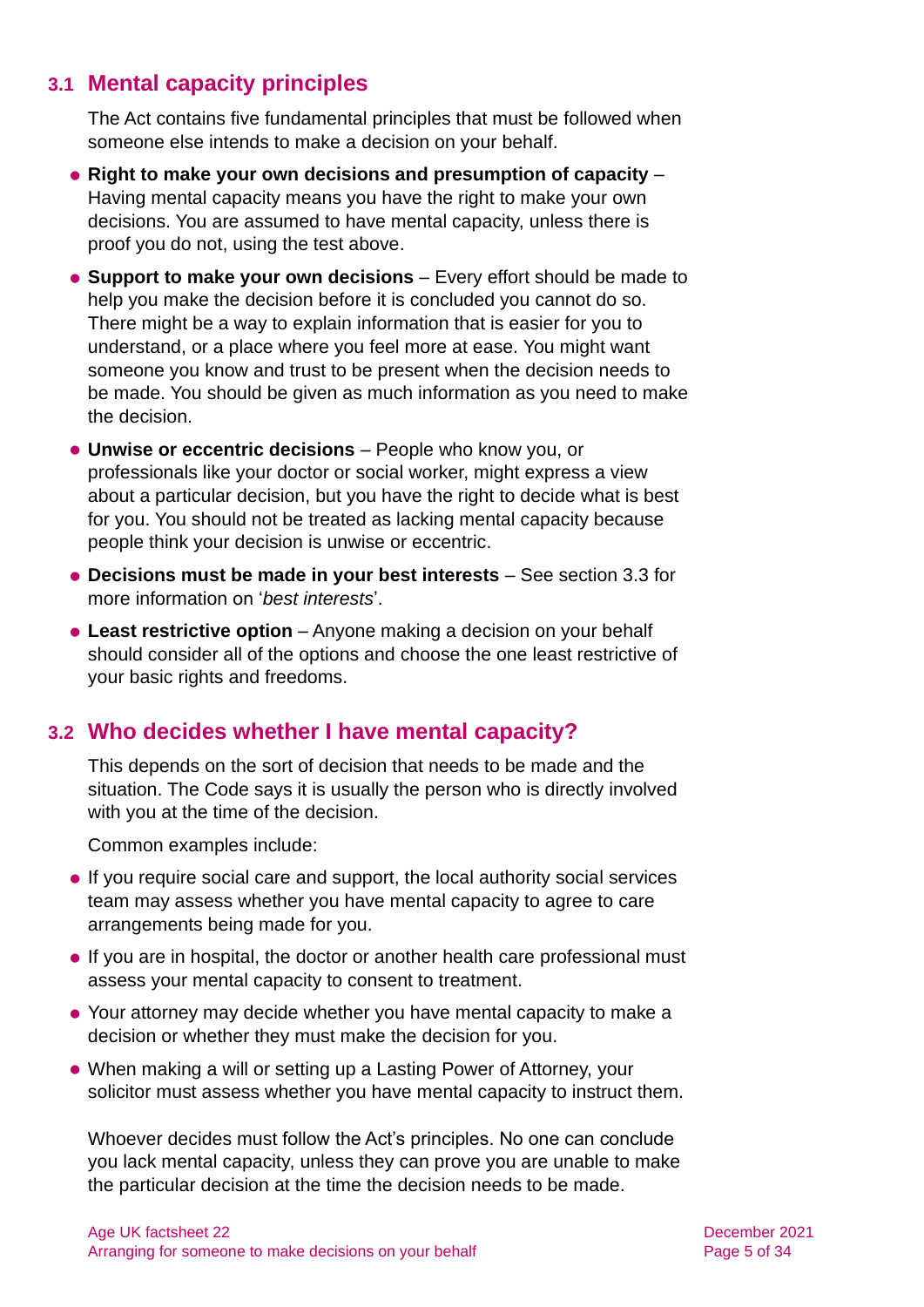### <span id="page-5-0"></span>**3.3 Protections and best interests**

If you lack mental capacity, any decision made, or action taken, on your behalf **must** be in your '*best interests*'.

There is no set meaning of best interests, because everyone is different. The person deciding for you must recognise that your best interests might not be the same as someone else's. Anyone deciding what is in your best interests must:

- ⚫ **Let you take part in the decision** do whatever possible to permit and encourage you to take part, or to improve your ability to take part, in making the decision.
- ⚫ **Find out your views** try to find out your views, including past and present wishes and feelings, whether expressed verbally, in writing, or through behaviour or habits; any beliefs and values (e.g. religious, cultural, moral or political) likely to influence the decision; and other factors you would consider if making the decision or acting for yourself.
- ⚫ **Speak to family, friends or others who know you** for their views about your best interests and what is important to you, unless there is a good reason not to. This includes someone appointed under a Lasting or Enduring Power of Attorney, or your deputy.

When people are consulted about the decision, you have a right to keep your affairs private, so it is not right to share every piece of information with everyone.

- ⚫ **Identify all relevant circumstances** try to identify all the things you would take into account, if making the decision or acting for yourself.
- ⚫ **Avoid restricting your rights** see if there are other options that may be less restrictive of your rights.
- ⚫ **Avoid discrimination** not make assumptions about your best interests simply on the basis of your age, appearance, condition, or behaviour.
- ⚫ **Assess whether you might regain capacity** consider whether you are likely to regain capacity (e.g. after receiving medical treatment). If so, can the decision wait until then?
- ⚫ **If the decision concerns life-sustaining treatment** not be motivated in any way by a desire to bring about your death. They should not make assumptions about your quality of life.

For decisions about serious medical treatment or a long-term stay in a care home or hospital, an Independent Mental Capacity Advocate must be instructed if there is no one appropriate to consult other than those caring for you in a paid or professional capacity.

See [section 8](#page-22-0) for more information.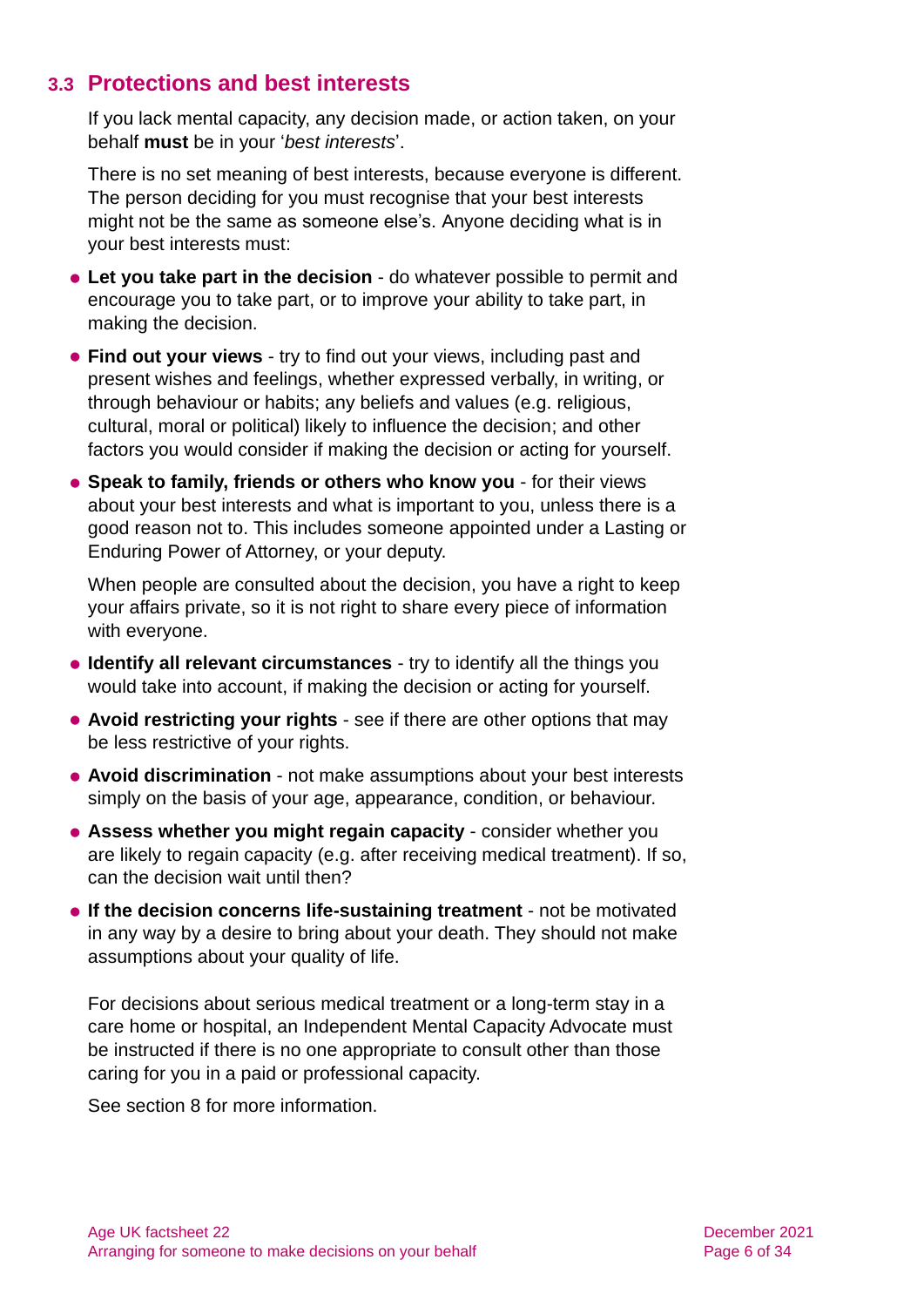# **3.4 Who decides in my best interests?**

The person making the decision in your best interests depends on the situation and the decision that needs to be made. The Code says many different people might be required to make a decision if you lack capacity. Whoever makes the decision for you must be able to show that they are acting in your best interests. Common examples include:

- ⚫ an attorney or deputy making a financial or care decision they have been appointed to make
- a carer making a day to day decision about your care and support
- ⚫ your doctor or the local authority social services if a decision needs to be made about health treatment or care arrangements, unless you have an attorney or deputy appointed to make these decisions, or you have made an advance decision to refuse treatment.

# <span id="page-6-0"></span>**4 Lasting Power of Attorney**

If you want someone to act for you if you lose mental capacity in the future, you can create a '*Lasting Power of Attorney*' (LPA). This is a legal document appointing one or more people to act for you if you lose mental capacity. If you do this, you are called '*the donor*' and the person acting for you is called '*the attorney*'.

LPA's are a legal power introduced by the Act to replace the previous Enduring Powers of Attorney (EPA) system. You cannot set up a new EPA, but EPA's set up before 1 October 2007 are valid and can still be registered [\(see section 5\).](#page-17-0)

An LPA cannot be created unless you have mental capacity to understand its nature and effect. There are two types of LPA:

- **'financial decisions LPA'** gives your attorney authority to make decisions about your financial affairs
- ⚫ '*health and care decisions LPA*' gives your attorney authority to make decisions about your health and personal care.

When creating a financial decisions LPA, you can choose to allow your attorney to make decisions while you still have mental capacity. If you later lose capacity, they can continue to act for you. Alternatively, you can choose to only allow your attorney to act once you have lost capacity.

The health and care decisions LPA can only be used once you lose capacity to make the relevant decisions.

There are separate forms to apply. If you want your attorney to have the power to make both types of decision, you need two separate LPAs, even if the same person is appointed for both.

The LPA must be registered with the Office of the Public Guardian before it can be used. [See section 4.5](#page-12-0) for more information.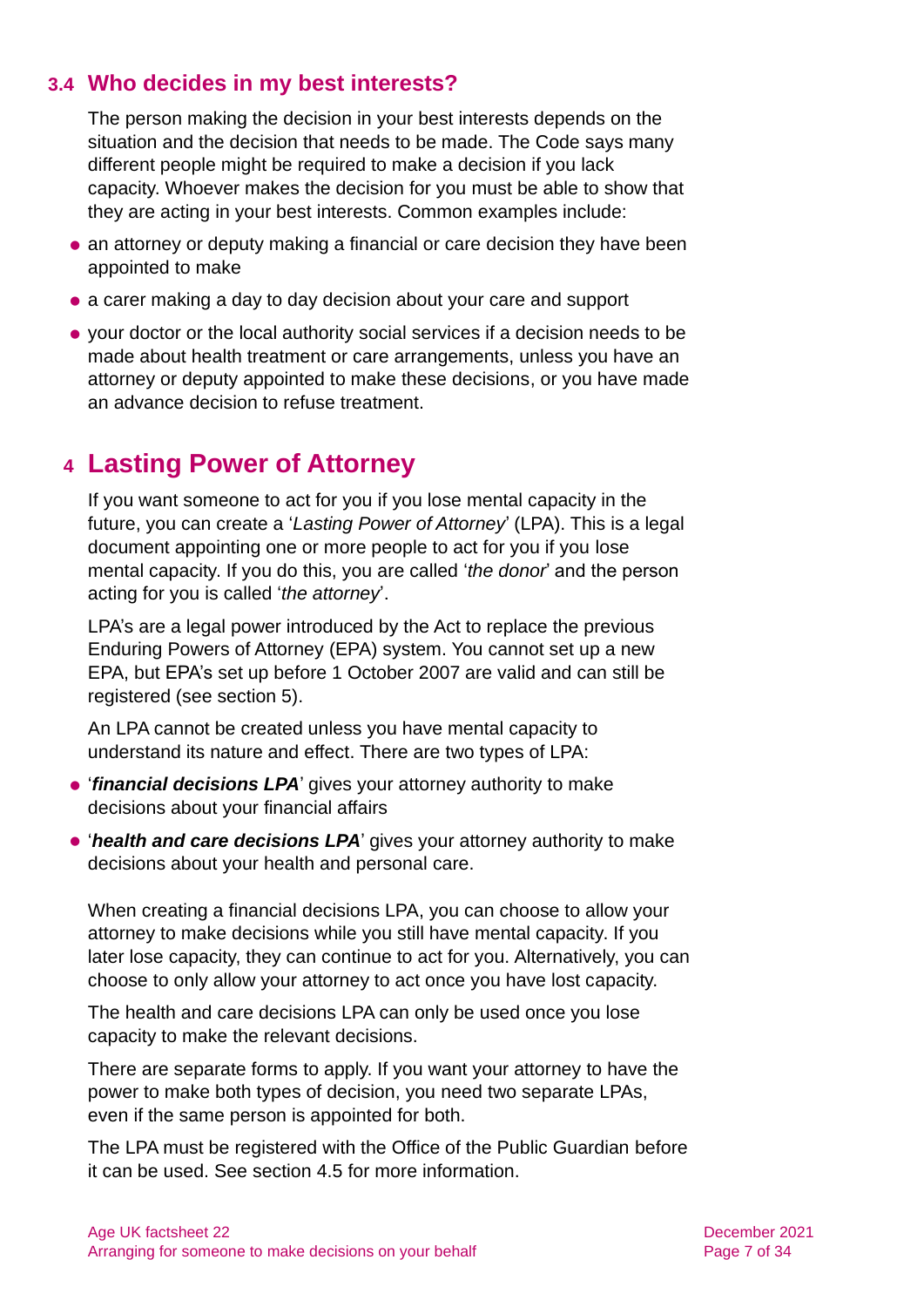# **4.1 Choosing attorneys**

An attorney must always act in your best interests and within the authority granted to them. You can pick more than one person to be your attorney. They must be aged 18 or over.

For a **financial decisions LPA**, an attorney:

- ⚫ must not be bankrupt, interim bankrupt, or subject to a debt relief order at the time the LPA is made
- can be an individual or a trust corporation (e.g. part of a bank)
- ⚫ should not be a paid care worker, unless there are exceptional circumstances e.g. they are your only close relative
- ⚫ must not be on the Disclosure and Barring Service list, unless they are a member of your family and will not be paid to be your attorney.

For a **health and care decisions LPA**, the requirements are the same except the bankruptcy and debt rule does not apply and the attorney must be an individual.

### **Things to think about**

Choosing an attorney is a vital decision, and you need to think carefully about who to give the power to. Useful questions to think about include:

- Are the people you wish to appoint willing to be appointed?
- ⚫ Can you trust them to act in your best interests?
- ⚫ Might there be disagreements or problems between friends or family?
- ⚫ Would it be a good idea to talk to family and tell them what you plan and why?
- ⚫ Do you want to consider more than one attorney?
- ⚫ Do you want to name a replacement attorney to take over from the original attorney (for example if the original attorney dies)?
- If you are making both kinds of LPA, do you want to appoint different attorneys for financial decisions and health and care decisions?
- Do you wish to limit the attorney's authority?

You can give an attorney a general authority or set up specific limitations within your LPA.

Points to consider for a **financial decisions LPA** include:

- ⚫ Do you want to ask your attorney(s) to provide you with details of expenditure and income? If you lose capacity, the accounts can be sent to your solicitor or member of your family.
- Do they handle their own money well?
- ⚫ Do you think they understand your wishes and feelings about how you would spend your money?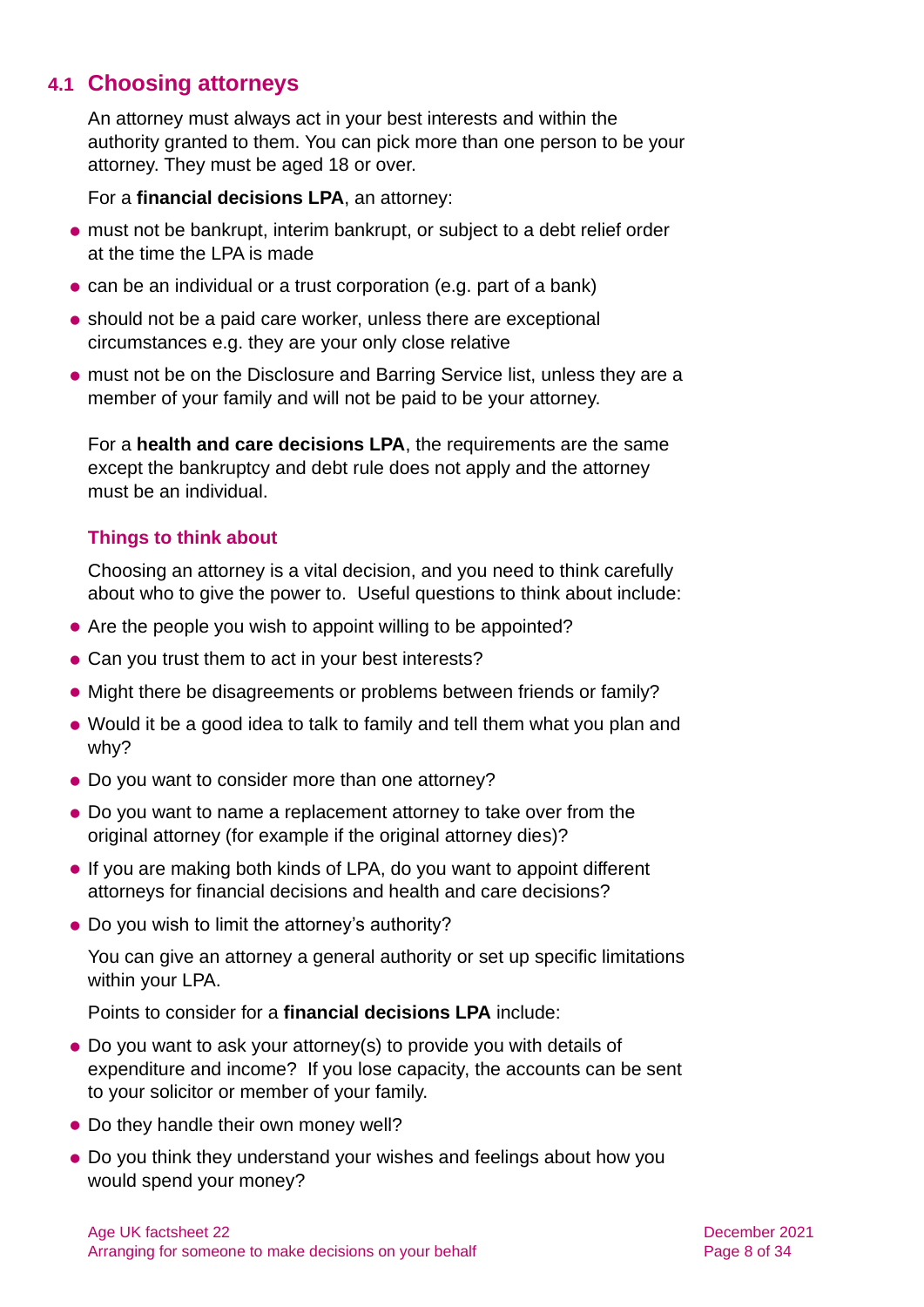Points to consider for a **health and care decisions LPA** include:

- Does your attorney know you well enough to take your views into account when deciding what is in your best interests?
- ⚫ If you have strong views on a particular type of treatment, are they aware of this?
- ⚫ Do they understand your beliefs, views, or feelings; and would you trust them to take these into account when making decisions?

#### **Separation from spouse or civil partner**

If the attorney is your spouse or civil partner, the LPA is automatically ends if your marriage or civil partnership is dissolved or annulled, unless you expressly state it is to continue in these circumstances, or you have named a replacement attorney, or there is another attorney acting jointly and severally.

### **4.2 Joint attorneys**

Any number of attorneys may be appointed in the same LPA. You need to decide and say in the LPA whether attorneys are to act:

- ⚫ **jointly** (together on all matters) or
- ⚫ **jointly and severally** (can act together or separately, as they choose) or
- ⚫ **jointly for specific decisions** (such as selling a house), and **jointly and severally for all other decisions**

You can also appoint replacement attorneys, who can act if an original attorney is permanently unable or no longer wants to make decisions on your behalf.

Think carefully about choosing for your attorneys to act jointly for some or all decisions. As all attorneys must be in agreement for joint decisions, they will not be able to act for you if they cannot agree.

If attorneys are appointed to act jointly on all decisions, the LPA ends if one of them dies or is unable or no longer wants to act, unless you have appointed at least one replacement attorney. If attorneys are appointed jointly and severally, the LPA can continue if this happens.

# **4.3 The certificate provider**

When setting up an LPA, it must be signed by someone who confirms that, in their opinion, you understand what you are doing and no one is forcing you to make an LPA. They are called the '*certificate provider*'.

The certificate provider must be someone you have known personally for at least two years, or a professional with relevant skills to provide the certificate. If the certificate provider is a professional, it does not matter how long they have known you.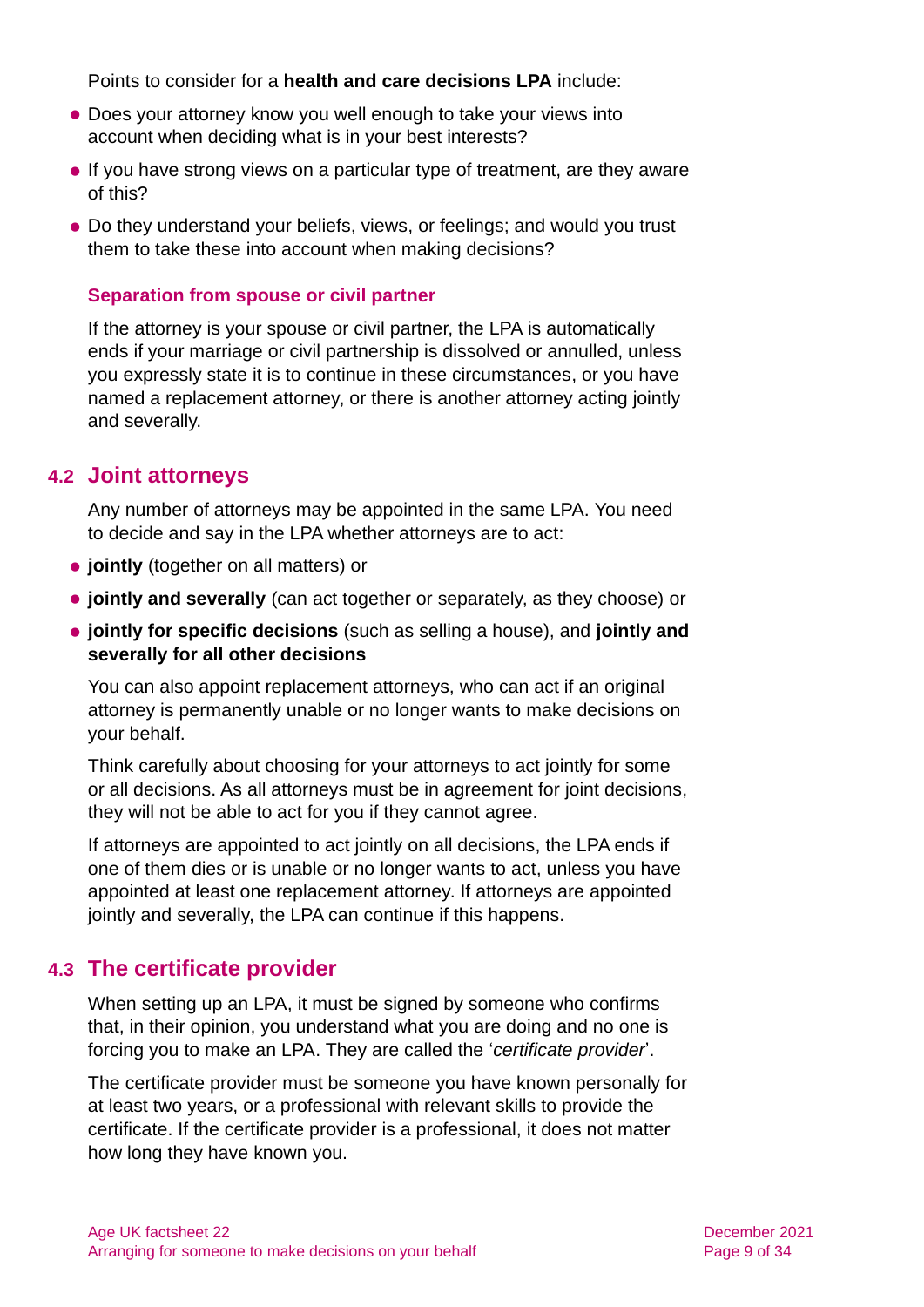A professional certificate provider can be a GP or other healthcare professional, solicitor, social worker, Independent Mental Capacity Advocate, or anyone else with the necessary expertise.

Your partner and family members are excluded from being a certificate provider, including:

- ⚫ children and grandchildren
- ⚫ parents and grandparents
- brothers and sisters
- ⚫ aunts and uncles
- ⚫ nieces and nephews.

The following people also cannot be certificate providers:

- an attorney or replacement attorney named in this LPA or any other LPA or EPA for the donor
- a member your attorney or replacement attorney's family
- a partner of your attorney or replacement attorney
- ⚫ a business partner, paid employee of yours or any of your attorneys or replacement attorneys
- the owner, director, manager, or employee of a care home in which you live or a member of their family
- ⚫ a director or employee of a trust corporation appointed as an attorney or replacement attorney in a financial decisions lasting power of attorney.

The certificate provider should discuss relevant matters with you and make sure you are aware that:

- the attorney can make decisions about anything you could have done personally, unless you place specific restrictions on their powers
- the attorney has authority to make decisions on your behalf when you lose capacity and cannot supervise their actions
- if you lose mental capacity, the LPA cannot be revoked without an order of the Court of Protection.

You should be clear about and able to demonstrate to the certificate provider that you understand:

- ⚫ what an LPA is and why you want to make an LPA
- ⚫ who you are appointing as your attorney(s) and why
- ⚫ what powers you are giving your attorney(s).

As capacity is decision specific, it is possible that you have capacity to create an LPA, but lack capacity to make the decisions you want your attorney(s) to make on your behalf. If so, the validity of the LPA is not affected.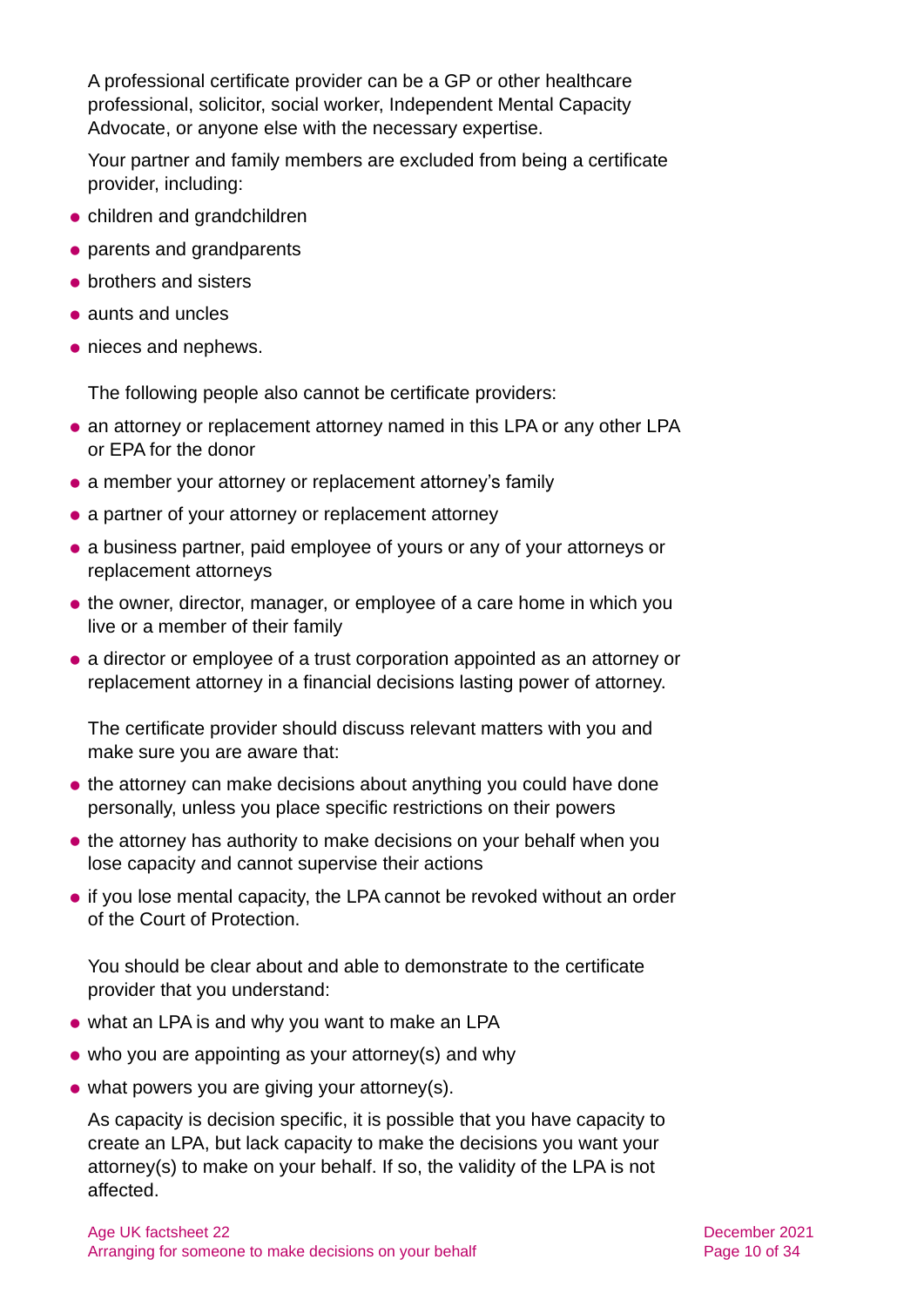# **4.4 How to set up an LPA**

#### **4.4.1 Do I have to use a solicitor?**

You do not have to use a solicitor to create an LPA. You can obtain application forms from the Office of the Public Guardian (OPG) and complete them yourself using the accompanying guidance. You can also fill them in online. Contact the OPG helpline if you have questions.

See OPG document LP12, *[Make and register your lasting power of](https://www.gov.uk/government/publications/make-a-lasting-power-of-attorney/lp12-make-and-register-your-lasting-power-of-attorney-a-guide-web-version)  [attorney –](https://www.gov.uk/government/publications/make-a-lasting-power-of-attorney/lp12-make-and-register-your-lasting-power-of-attorney-a-guide-web-version) a guide,* for a detailed guide.

Alternatively, you can pay a solicitor to complete the form for you. Solicitors' fees for creating an LPA vary and you may want to contact a few to compare their fees and the service they offer.

#### **4.4.2 LPA application forms**

There are specific forms that must be used to set up an LPA. For a **financial decisions LPA**, the form is LP1F. For a **health and care decisions LPA**, the form is LP1H. Each form has an application to register the LPA form within it. You can register an LPA at any time.

The forms, notes and guidance for registering an LPA are available from the OPG and can be found at

[www.gov.uk/government/publications/make-a-lasting-power-of-attorney](http://www.gov.uk/government/publications/make-a-lasting-power-of-attorney)

Paper copies can be requested via the OPG helpline.

The registration fee is £82 for each LPA. Make sure all required sections are completed. If there are errors, the OPG reject the form.

There is a repeat fee of £41 every time an LPA is re-submitted to the OPG within 3 months of the registration application being sent back.

#### **Attorneys, restrictions, and people to be notified**

The forms have sections in which you set out how you are going to appoint people to make decisions for you. This is where you specify the people who you want to be your attorneys and how they are to act for you.

You can place specific restrictions on their powers and set out particular guidance they should follow when deciding what is in your best interests.

You can choose specific people to be notified when an application for LPA registration is made. Once named, these people have the right to object to an LPA registration when notified, for example if they think you have been put under undue pressure to create it.

You can choose up to five people and they should be people you know well enough to identify issues that might prevent the LPA registration, for example friends or relatives, or a healthcare worker who knows you relatively well.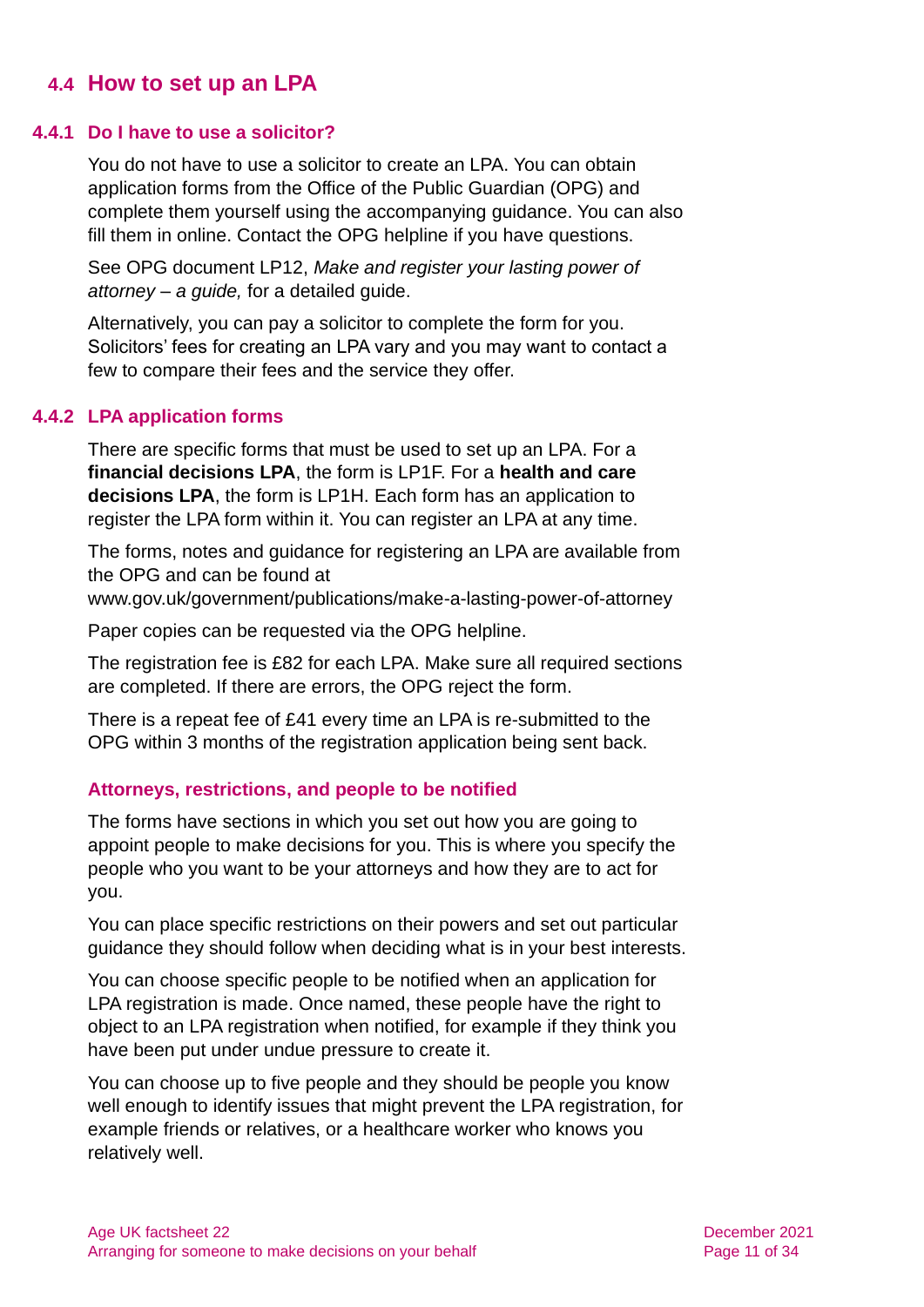#### **Preferences and instructions**

The LPA application form has a section titled '*Preferences and instructions*'. '*Preferences*' are what you would like your attorneys to think about when making decisions for you, but do not need to be followed. '*Instructions*' must be followed exactly as you have written them.

LP12 *Make and register your lasting power of attorney a guide* has information and examples, including how to avoid instructions and preferences that make an LPA unworkable. Examples of preferences include '*I'd like my pets to live with me for as long as possible – if I go into a care home, I'd like to take them with me*'.

An instruction can include requiring expert medical opinion before your LPA can be registered. This can be an important safeguard to prevent an attorney seeking to take advantage of you, by claiming you have lost your capacity to make decisions when you may not have.

For a Health and Care LPA, an example includes: '*My attorneys must not decide I am to move into residential care unless, in my doctor's opinion, I can no longer live independently.*' An example instruction for financial decisions includes: '*My attorneys must not sell my home unless, in my doctor's opinion, I can no longer live independently'*.

You must make an instruction if applying for a financial decisions LPA and have investments managed by a bank and want that to continue, or you want your attorney(s) to let a bank manage your investments.

Otherwise, you can leave this section blank when applying for an LPA. You can just talk to your attorneys and explain how you would like them to act for you. However, it is important to fully understand the significance of the powers you grant to your attorneys and setting down preferences and instructions can maximise your peace of mind.

#### **4.4.3 Signing the LPA form**

Once the LPA form is complete, it must be signed in the correct order. As the donor, you must sign first, followed by the certificate provider. Your attorney(s) must sign last.

#### **The donor's signature**

Section nine of the form is signed by you, as the donor. If you are making a health and care decisions LPA, you must sign section five of the form first. Also sign continuation sheets one and two, if used, before signing section nine. Once section nine is signed, you are forming a legal agreement with your attorney(s).

Your signature must be witnessed. The witness cannot be an attorney or a replacement attorney and must be aged 18 or over. If you cannot sign or mark the form, you can choose someone else to sign for you. The person signing on your behalf must have their signature witnessed by two independent witnesses (not the attorney(s)).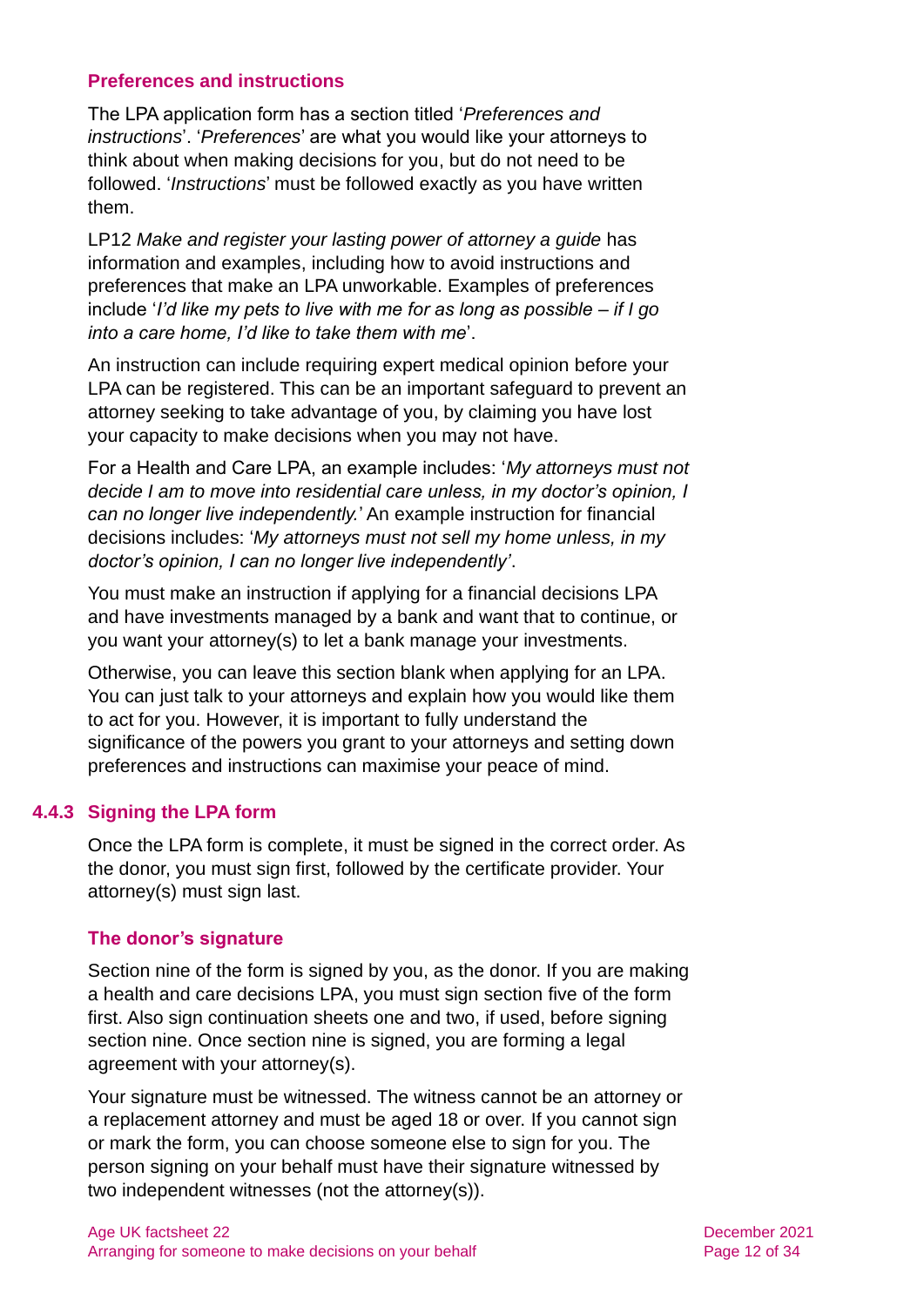#### **The certificate provider**

Section 10 is signed by the certificate provider. They confirm that, in their opinion, you understand the purpose and effect of the LPA, you have not been put under undue pressure to create it, and there is no fraud involved or other reason for concern.

The certificate provider must discuss the LPA with you, not in the presence of the prospective attorney(s) or other people, to make sure you fully understand the effects of signing it.

If the certificate provider has concerns, for example they believe you are being pressured into making an LPA, they should not sign the LPA and raise this with the OPG. If an LPA is later challenged by someone who believes you did not have mental capacity to make it, the certificate provider may have to explain to the Court of Protection why they decided you did have capacity.

#### **The attorney's statement**

Section 11 is signed by your attorney(s), confirming they understand and accept their duties under the LPA. Their signature must be witnessed. The witness must be at least 18 years old and cannot be the donor.

# <span id="page-12-0"></span>**4.5 Registration of the LPA**

You can register the LPA while you still have mental capacity for decisions. You can do this immediately after making it, or later on. If you lose mental capacity before the LPA is registered, the attorney registers it for you. Waiting until you lose mental capacity can cause delays.

Attorneys cannot act until the registration is completed, which can take several weeks. This can cause problems if immediate actions are needed, such as paying care home fees. It may be necessary to apply for a Court of Protection order so your affairs can be dealt with, until an LPA is registered. Another reason for registration while you have mental capacity is if errors are discovered, you can correct them and create a valid LPA.

Use section six of the LPA form to name anyone you want to be notified of the LPA being registered, so they can raise concerns if needed. They may do this, for example, if they believe your LPA has been made as a result of undue pressure or fraud, or they believe the attorney will not act in your best interests. The Court of Protection and OPG can prevent an LPA being registered. The person registering the LPA must use form LP3 to notify anyone named in section six.

Section 13 allows you to choose who the LPA is sent to once it is registered. The person you choose is also the person the OPG contacts if there are any questions about your application.

A fee of £82 is payable to register each LPA. If you register a health and care decisions LPA and a financial decisions LPA, you pay £164.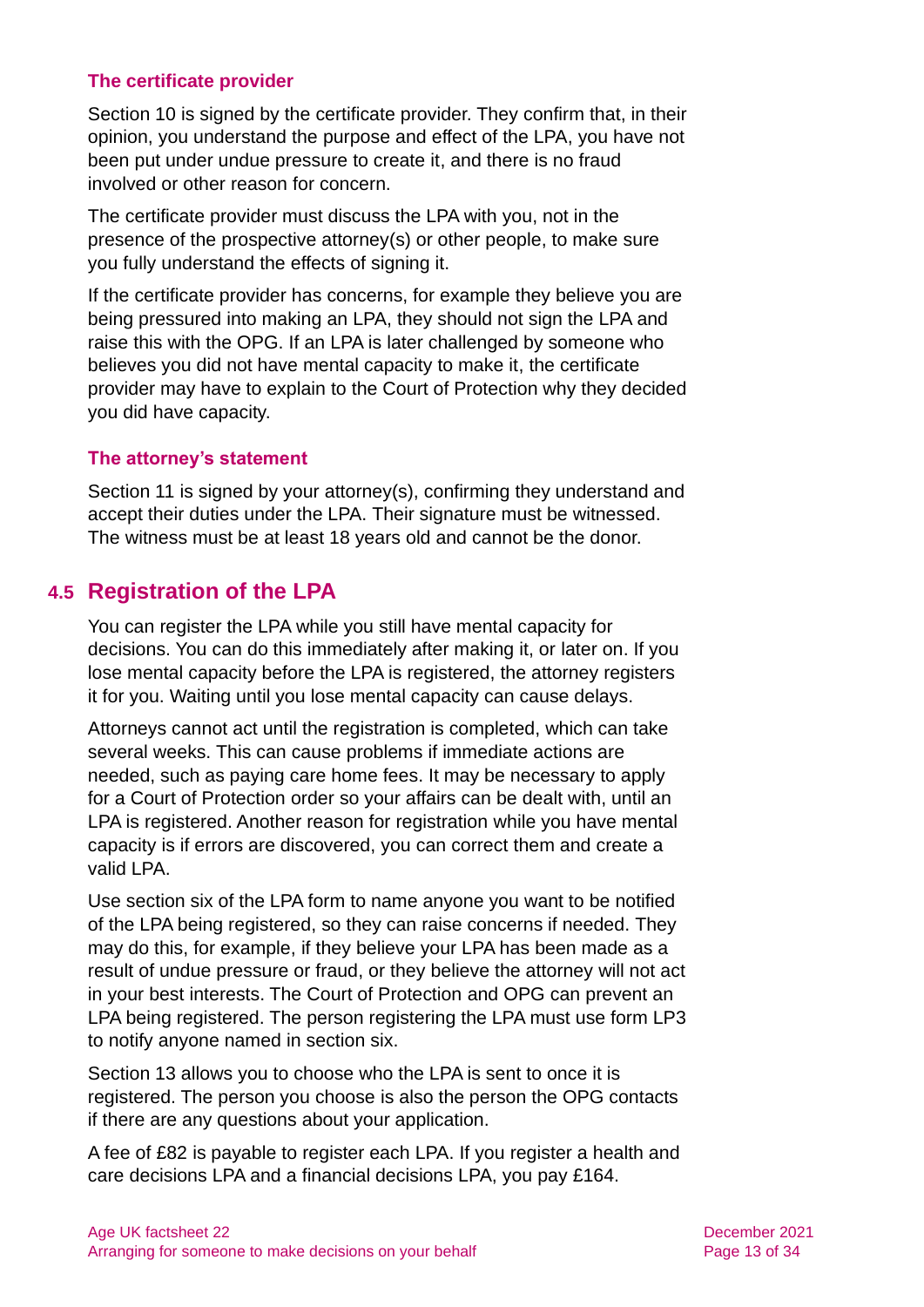#### **After registration**

The LPA form is returned, having been stamped on each page as being registered by the OPG. Once received, it is a valid LPA.

A financial decisions LPA can be used immediately, unless you have specified it can be used only if you lose mental capacity. A health and care decisions LPA can only be used if you lack the capacity to make decisions yourself.

<span id="page-13-0"></span>See [section 3.2](#page-4-0) for information about how it is decided whether you have mental capacity for a particular decision.

### **4.6 Fees and the fee remission scheme**

You may be exempt from paying the registration fees, or you may be able to apply for remission or reduction of the fee.

You are exempt if you receive any of the following benefits and have not received a damages award in excess of £16,000 which was disregarded for the purposes of eligibility for these benefits:

- Income Support
- ⚫ Income-based Employment and Support Allowance
- ⚫ Income-related Jobseeker's Allowance
- ⚫ Guarantee Credit element of Pension Credit
- Housing Benefit
- ⚫ Council Tax Reduction/Support
- ⚫ A combination of Working Tax Credit and at least one of: Child Tax Credit, Disability Element of Working Tax Credit, or Severe Disability Element of Working Tax Credit.

If you do not meet these requirements, you may qualify for a fee remission if you are on a low income. If your gross annual income is less than £12,000, you may be eligible for a 50 per cent fee reduction. You may also qualify if you claim Universal Credit.

You need to provide appropriate evidence to qualify for a fee reduction.

#### **OPG discretion**

If you do not meet fee remission requirements, the OPG has discretion to waive the fee if payment would cause you hardship.

To apply for exemption or remission, use [form LPA120.](https://www.gov.uk/government/publications/power-of-attorney-fees) You must provide appropriate supporting evidence.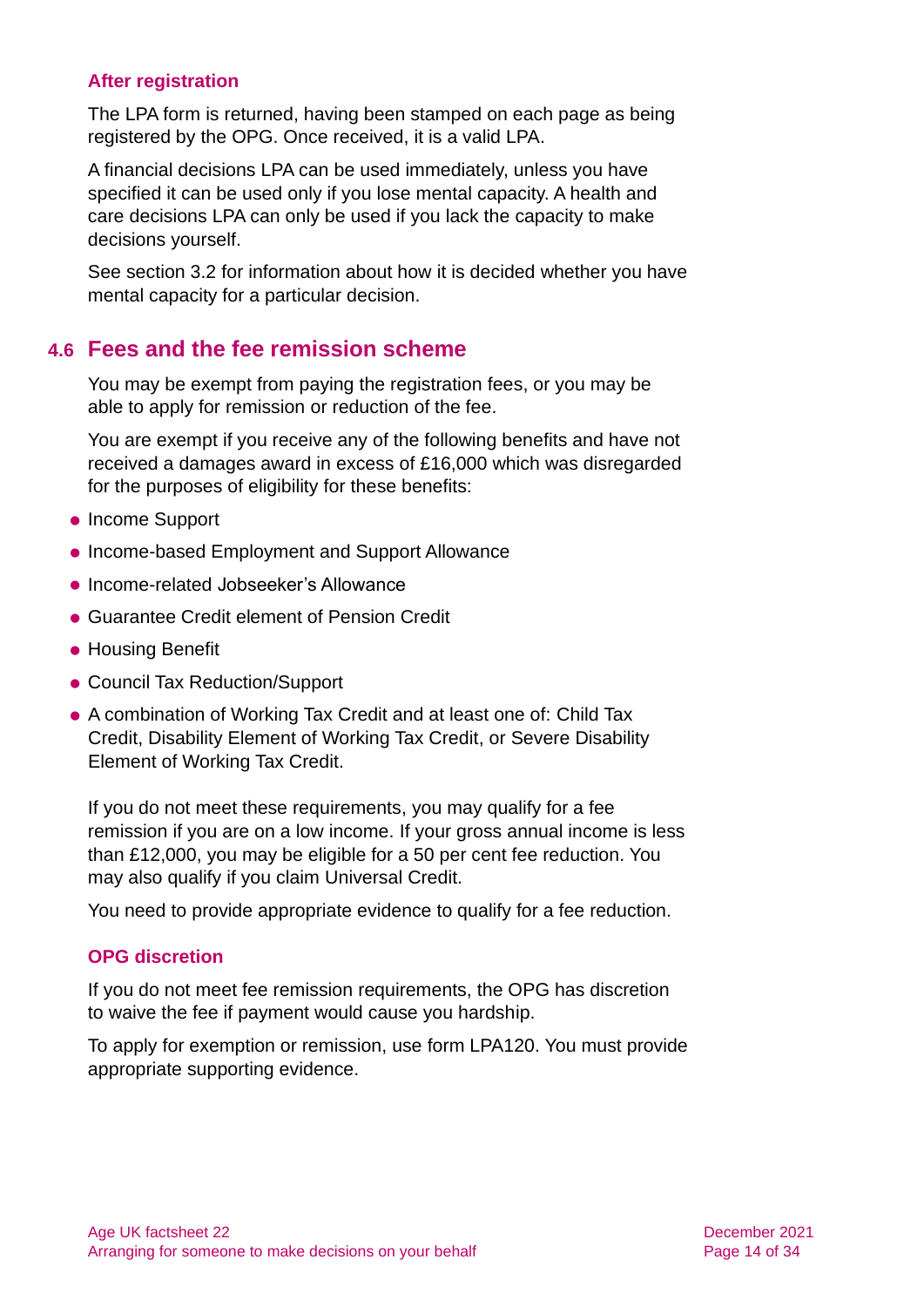# **4.7 The role and responsibilities of an attorney**

Once you as an attorney start using your powers under an LPA, you may have to answer to the OPG or the Court of Protection if anyone expresses concerns that you might not be acting in the donor's best interests. You have no authority to act under the LPA until it has been registered with the OPG.

If you are an attorney, you **must**:

- follow the statutory principles of the Act and have regard to the guidance in the Code
- ⚫ make decisions in the best interests of the donor [\(see section 3.3\)](#page-5-0)
- ⚫ only make decisions you have authority to make under the LPA, taking into account any preferences, instructions, limitations, or conditions
- ⚫ not take any advantage to gain benefit for yourself or allow personal interests to conflict with your duties as an attorney
- ⚫ not delegate your authority to make decisions for the donor to anyone else.

You **must** take all practicable steps to help the donor to make their own decisions. Steps to help them make a decision include:

- ⚫ make sure they have all the information needed to make a decision
- ⚫ make sure information is communicated in the most appropriate way; for example, use simple language, an interpreter, non-verbal communication, or seek assistance from a family member, or someone else who can help with communication
- ⚫ make them feel at ease by considering the best time of day and location to communicate and considering who they may want present.

When deciding what is in a donor's best interests, you should take into account their religious and moral beliefs, how they behaved in the past, and any views expressed about the issue. Consult family, friends and carers where practical and appropriate.

Remember the donor appointed you to assess what is in their best interests and to make the decision on their behalf. You cannot delegate that authority to anyone else.

You must not take any advantage to gain benefit for yourself or allow personal interests to conflict with your duties as an attorney.

#### **The criminal offence of ill treatment or wilful neglect**

Under section 44 of the Act, it is an offence to ill-treat or wilfully neglect a person lacking capacity. This applies to attorneys, Court-appointed deputies and anyone who has the care of a person who lacks mental capacity. The penalty for conviction for the offence is a fine or imprisonment of up to five years, or both.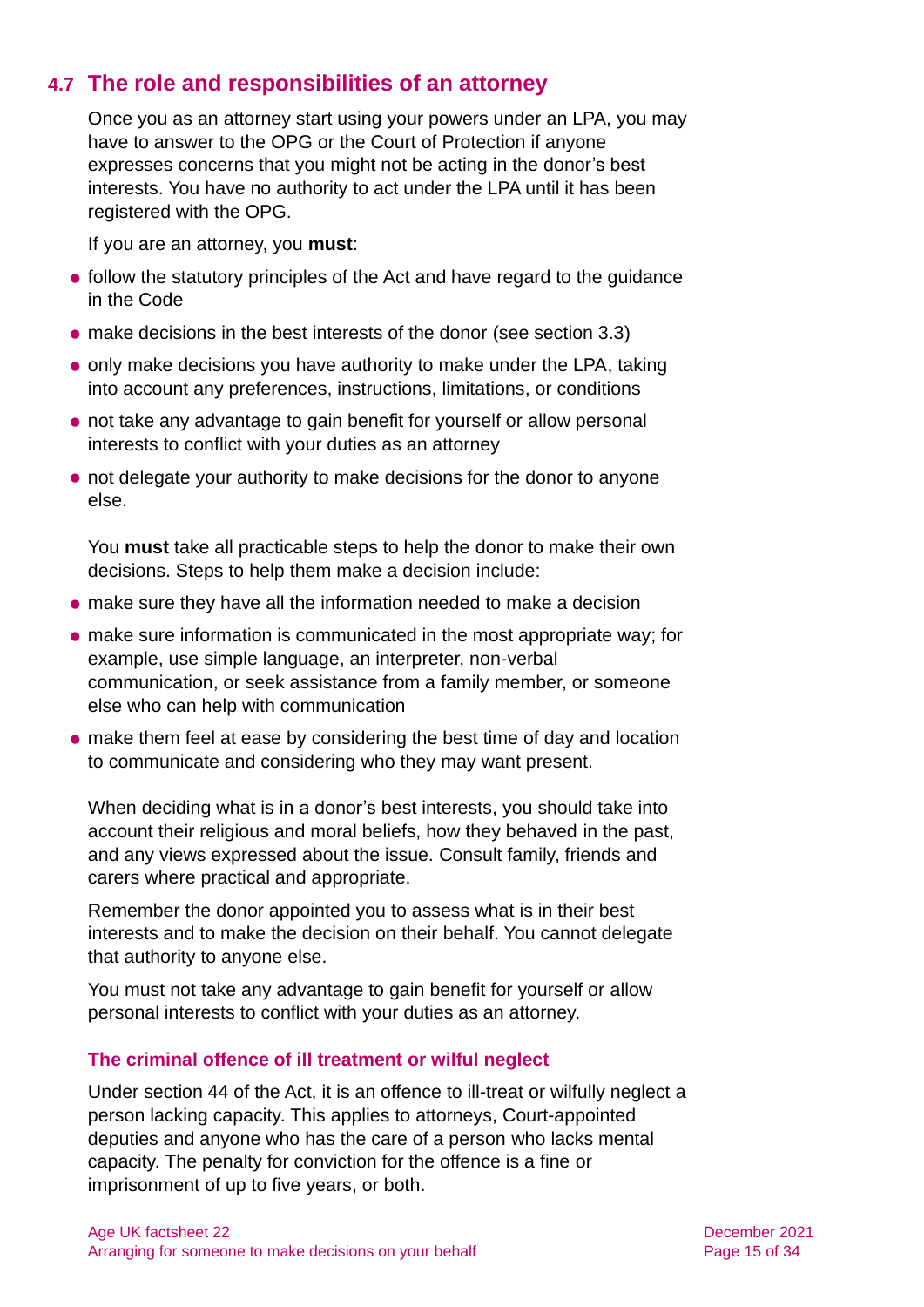#### **Duties of an attorney under a financial decisions LPA**

You do not have authority to act on health and care decisions unless you are also appointed under that LPA, although you may be consulted.

- ⚫ **Accounts** you should keep full, accurate and up-to-date accounts of all the donor's assets and income, including bank and building society accounts, investments, and property. Tax returns must be completed. The OPG and Court of Protection may ask to see these at any time, including after the death of the donor. You should usually keep all the donor's assets in their name and keep their accounts separately. You need to keep all estimates, invoices, receipts, and vouchers. An attorney may be held liable if the donor's money is not handled responsibly.
- ⚫ **Gifts** you can make gifts to people when the donor would usually have done so, for example a birthday present to a relative, or a wedding or civil partnership present to a friend. You can make charitable donations in accordance with the donor's expected wishes, for example if they regularly gave to charity in the past. Any gifts or donations must be reasonable in proportion to their estate. If you want to make larger gifts of money or property, for example for Inheritance Tax planning purposes, you must apply to the Court of Protection.
- ⚫ **Expenses** professional attorneys (for example, solicitors or accountants) may charge for time spent on their duties. The LPA form includes a section to record the fees agreed between the donor and the attorney. You can choose to pay non-professional attorneys for their services, but you must specify the terms of an agreement made on the form or they can only claim back reasonable out-of-pocket expenses.
- **Property** if you are thinking of selling or letting the donor's property because it is in their best interests, you must be sure they would not be likely ever to return to live there. Contact the OPG if the sale of the property or another valuable item is below market value, or you want to buy it yourself, or give it to someone else. The OPG can advise you whether you need to apply to the Court of Protection to do this.
- ⚫ **Wills** you cannot make a will on behalf of the donor. If the donor still has mental capacity, they can make their own will or make an amendment to the existing will (a codicil). Contact the OPG if you are in any doubt about the donor's capacity to do this.

If a will is needed for someone lacking mental capacity, a '*statutory will*' can be made through the Court of Protection. This can be if they made a will that needs amending due to a change in circumstances (e.g. the death of the main beneficiary). Contact the OPG if this is necessary.

If the donor has a will already, it may be appropriate for you to see the will as part of carrying out your duties as attorney. This might apply, for example, if you need to know whether a property was intended to be left to someone and you are considering selling it. Seek advice from the OPG about accessing the donor's will.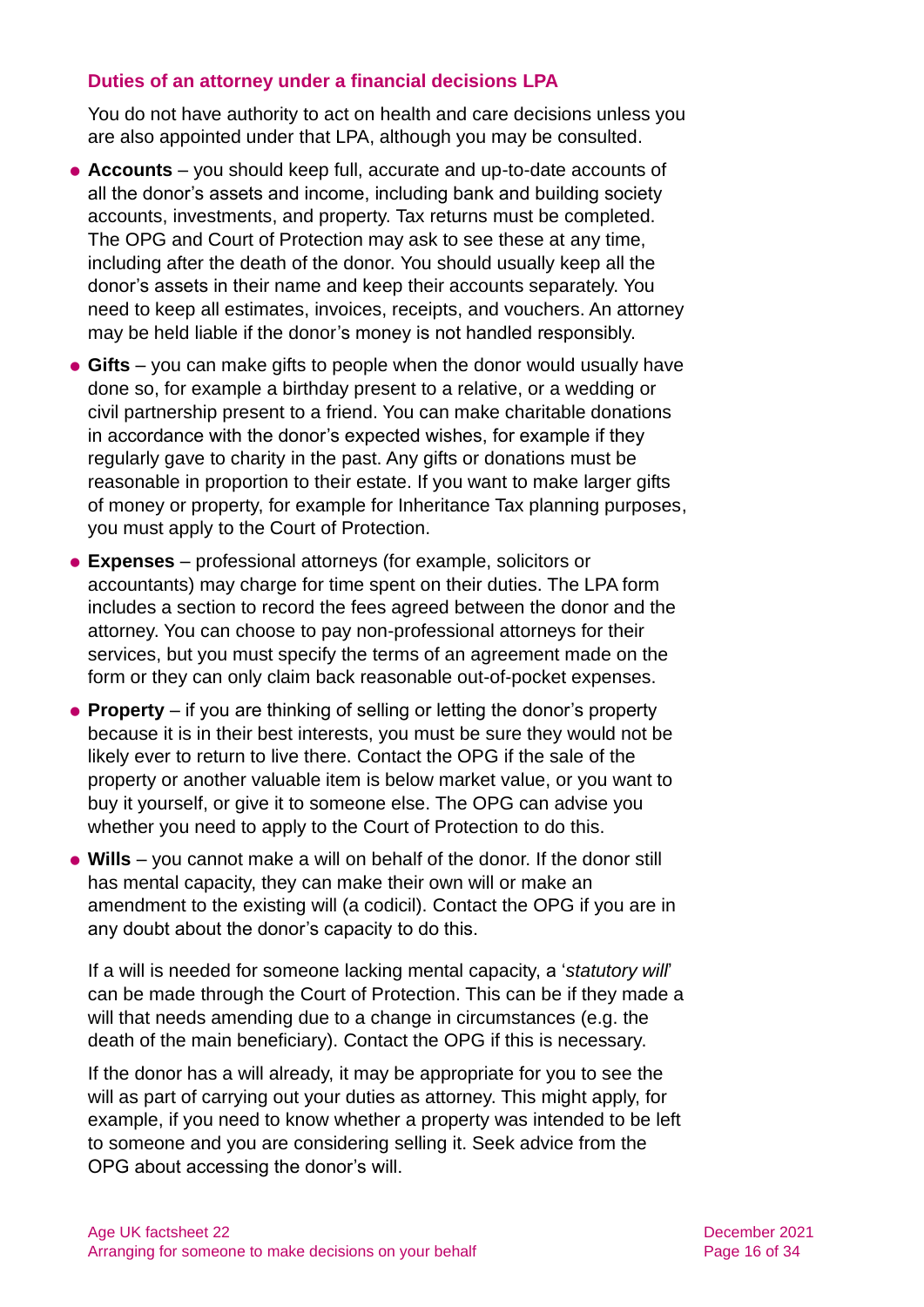⚫ **Making a grant of representation** – this is a court document confirming a person can deal with someone else's estate as an executor when the other person dies. HM Courts and Tribunals services have confirmed that, if you have capacity, your attorney can obtain this on your behalf if you do not wish to make the application. Your attorney can do this if you have lost capacity and your LPA is registered.

If you do not comply with your duties as an attorney, you may be ordered to pay compensation to the donor for any losses.

#### **Duties of an attorney under a health and care decisions LPA**

You do not have authority to act on financial decisions unless you are also appointed under that LPA.

⚫ **Where the donor lives** – you can make decisions on where it is in the best interests of the donor to live, for example in a care home. You cannot make decisions about selling the donor's house unless authorised under a financial decisions LPA.

If the donor is subject to the *Mental Health Act 1983* (MHA), restrictions may apply to decisions about where the donor lives. If the donor is treated for a mental disorder and is detained under the MHA, you cannot make decisions refusing, or consenting to, treatment. If the donor is subject to a MHA *guardianship*, you cannot make decisions about where the donor lives, or any decision that conflicts with decisions the guardian has a legal right to make. For advice about the MHA, contact MIND.

- ⚫ **Medical treatment** as long as there is no restriction on your powers under the LPA, you can consent to, or refuse, medical treatment on behalf of the donor.
- ⚫ **Life-sustaining medical treatment** you cannot refuse life-sustaining treatment on behalf of the donor unless they specifically authorised you to do so. The donor must have signed section five of the LPA form (LP1H) giving their consent for you to make such decisions.

If you make a decision on life-sustaining treatment, you must not be motivated by a desire to bring about the donor's death. The decision must always be made in their best interests.

- ⚫ **Advance decisions** if the donor made an advance decision to refuse treatment, you cannot make a decision relating to the provision of that treatment, unless the LPA was made by the donor after they made the advance decision and they have given you specific authority to refuse, or consent to, that treatment. This issue is very significant as it may relate to life sustaining treatment. For more information, see factsheet 72, *[Advance decisions, advance statements and living wills](https://www.ageuk.org.uk/globalassets/age-uk/documents/factsheets/fs72_advance_decisions_advance_statements_and_living_wills_fcs.pdf)*.
- ⚫ **Wills** You cannot make a will on behalf of the donor.
- ⚫ **Marriage and civil partnerships** you cannot consent to marriage or civil partnership on behalf of the donor or to divorce or dissolution of a civil partnership. You cannot consent to sexual relations on their behalf.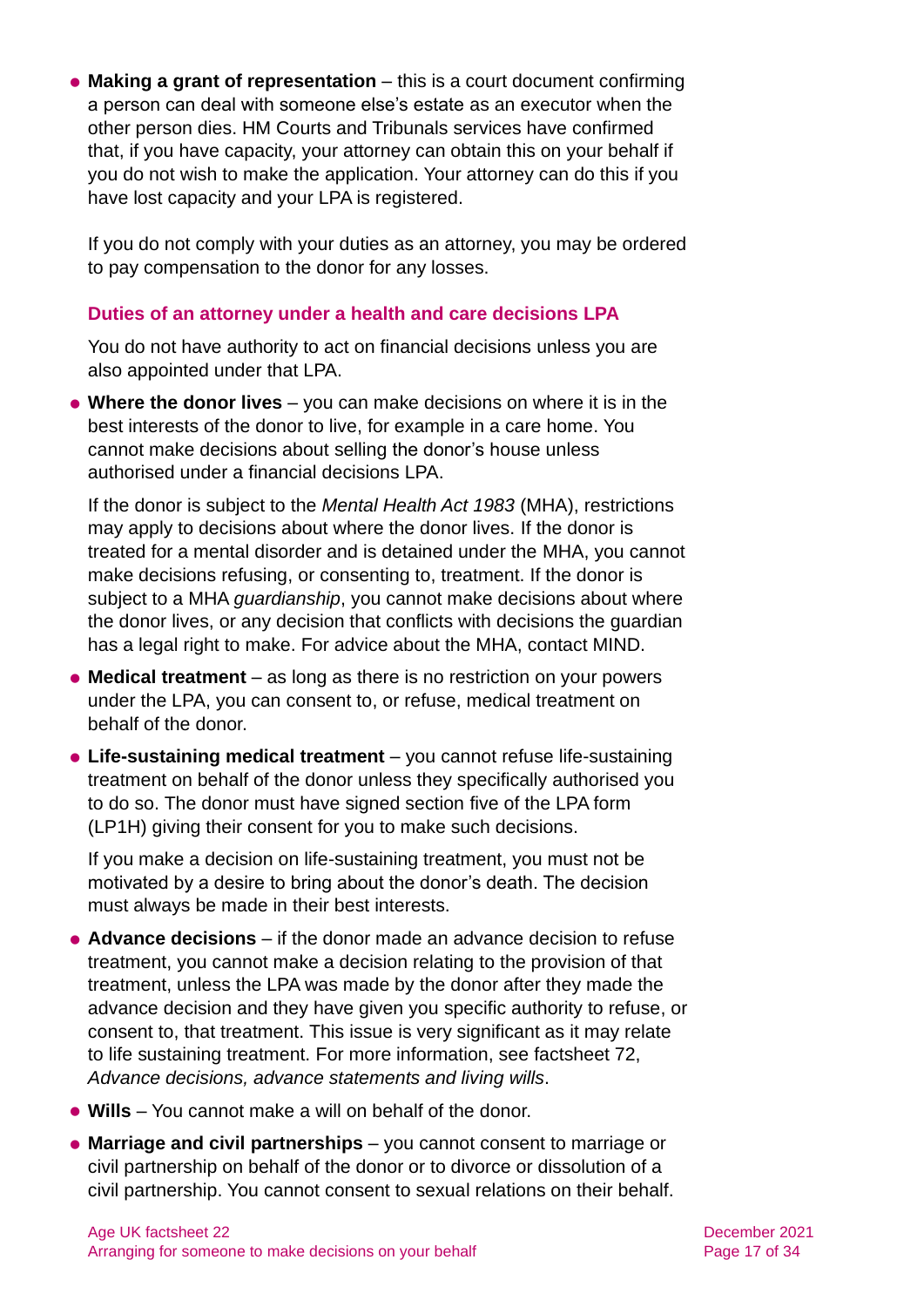# **4.8 Cancelling the power**

You (the donor) can cancel (revoke) an LPA at any time provided you have mental capacity. However, once registered, an LPA cannot be cancelled without an order of the Court of Protection if you lose mental capacity to cancel it yourself. To cancel a registered LPA, you must:

- ⚫ sign a witnessed *'deed of revocation'* and send it to the OPG. The OPG website and helpline provides information about how to do this
- write to the attorney(s) advising them the document has been revoked

For financial decisions LPA, tell banks, building societies and institutions where you have money invested that the LPA has been revoked.

# **4.9 Duration of an LPA**

The LPA remains valid until one of the following occurs:

- death or loss of mental capacity of a sole attorney
- in a financial decisions LPA, bankruptcy of the donor or the sole attorney, or the donor or sole attorney becomes subject to a debt relief order
- ⚫ a sole attorney is married or in a civil partnership with the donor and the relationship legally ends, unless the donor makes an instruction that the attorney can continue acting in these circumstances
- ⚫ a sole attorney no longer wants to act (known as *'disclaiming')*
- there is more than one attorney, and one attorney dies, or is unable to act, or no longer wants to act, when all decisions under the LPA must be made jointly
- ⚫ revocation by the donor or the Court of Protection.

If you have appointed one or more replacement attorneys, the LPA may be able to continue if an original attorney is unable or no longer wants to act. If the donor dies, an LPA comes to an end. You must notify the OPG and send them the LPA documents and a copy of the death certificate.

# <span id="page-17-0"></span>**5 Existing Enduring Powers of Attorney**

If you have an Enduring Power of Attorney (EPA) set up before 1 October 2007, it is still valid and can be registered. The EPA must be registered at the OPG once the donor loses capacity to make decisions about their finances. The fee to register an EPA is £82. Forms and guidance can be downloaded from the OPG website, [www.gov.uk/government/publications/register-an-enduring-power-of](http://www.gov.uk/government/publications/register-an-enduring-power-of-attorney)[attorney](http://www.gov.uk/government/publications/register-an-enduring-power-of-attorney) or by phoning 0300 456 0300.

If the attorney believes you may be distressed by receiving the notice to register the EPA, the Court of Protection may agree to dispense with the notice to you. Seek advice from the OPG as there may be fees in involved in dispensing with the notice.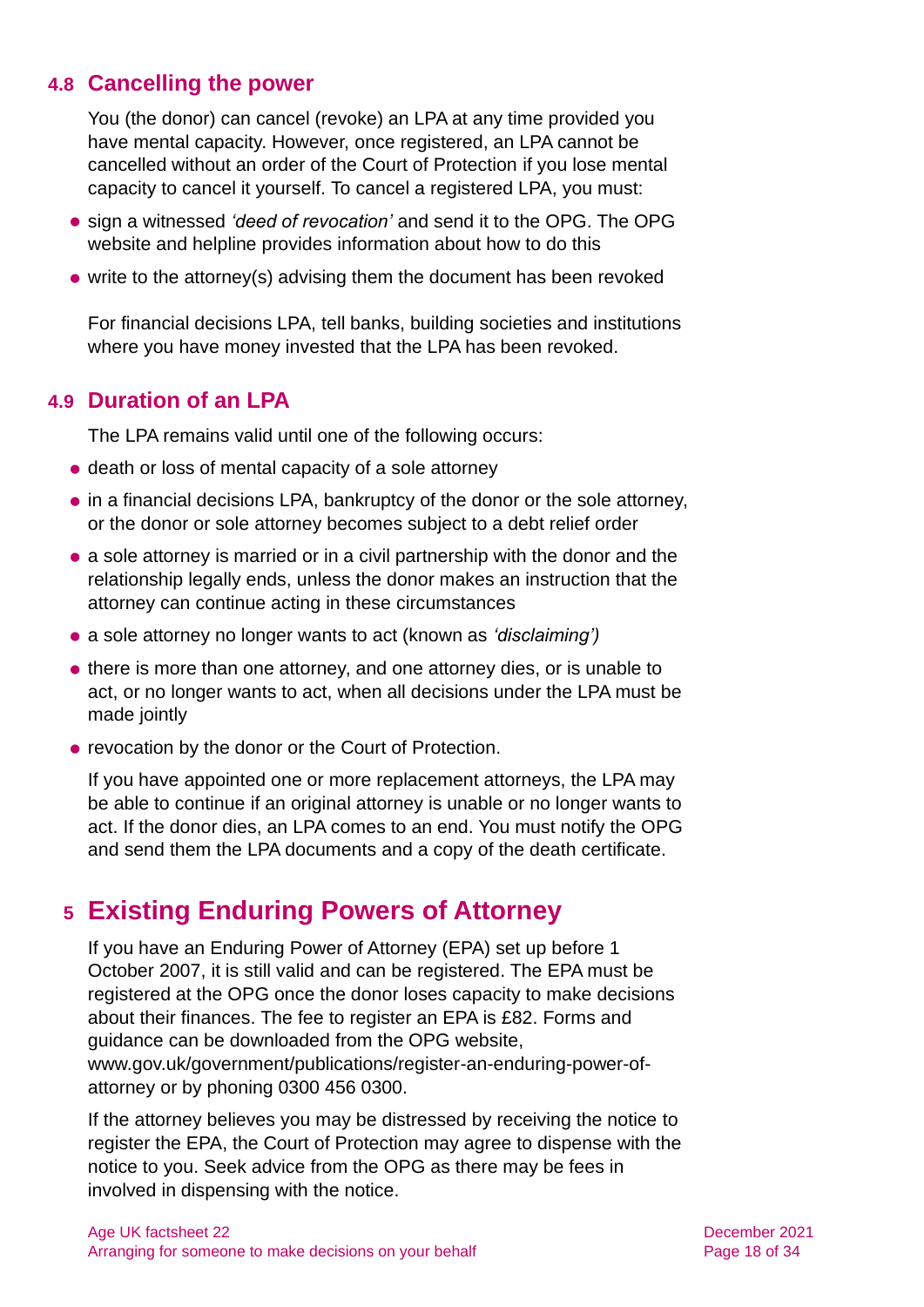#### **Revoking an EPA**

A registered EPA can only be revoked by the Court of Protection. The Court of Protection revocation fee is £371. A fee exemption or reduction may be available.

An existing EPA can be revoked and a financial decisions LPA set up instead, as long as the donor still has mental capacity at the point the LPA is created. Alternatively, you can keep your financial decisions EPA and create a separate health and care decisions LPA to run alongside it.

If you want to revoke an unregistered EPA, notify the attorney(s) and anyone else aware of it that it is revoked. For example, write to your bank if the EPA was previously used there.

You should also create a legal document called a Deed of Revocation to state the EPA has been revoked. It can help avoid disputes or future uncertainty. You and a witness sign this document and a copy must be given to each attorney. Go to [www.gov.uk/use-or-cancel-an-enduring](http://www.gov.uk/use-or-cancel-an-enduring-power-of-attorney)[power-of-attorney](http://www.gov.uk/use-or-cancel-an-enduring-power-of-attorney) for information about creating a Deed of Revocation.

# <span id="page-18-0"></span>**6 Deputies**

The Court of Protection can appoint a deputy to act for you if you lack mental capacity and have not made an LPA or EPA. There are two types of deputy:

- ⚫ property and financial affairs, and
- ⚫ personal welfare.

Personal welfare deputies are uncommon. Usually, a deputy of this kind is not needed as health and social care professionals working with you and your family make those decisions, or, if there is serious conflict, the Court of Protection decides. Seek advice from the OPG if you thinking about making an application for a personal welfare deputy.

Two or more deputies can be appointed, to work jointly (they act together on all decisions) or jointly and severally (they can act separately or jointly on any particular decision). The court order explains what decisions the deputy is legally allowed to make. It may require regular reports to the OPG to ensure the deputy is acting in your best interests.

To support this, the deputy should keep a record of any decisions they make, for example:

- making a major investment
- ⚫ changing the care you receive or deciding where you should live.

A deputy must be trustworthy and have the necessary skills to carry out their duties. It is usually a family member or friend, if they are willing to take on the role. The Court can appoint an independent professional deputy such as a solicitor or an officer from the social services department if this is in your best interests.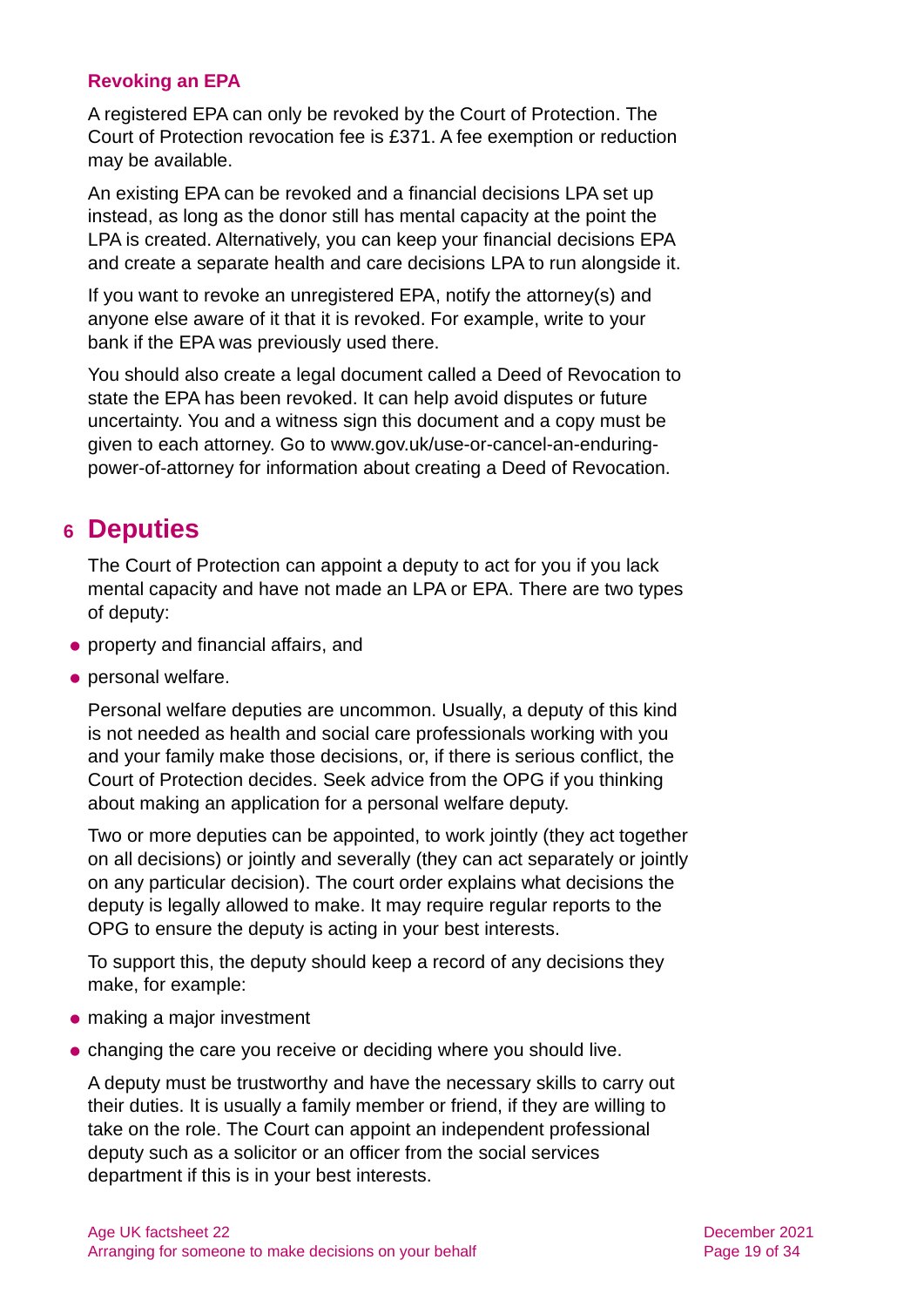They must keep copies of documents about decisions they make:

- receipts
- bank statements
- ⚫ letters and reports from health agencies or social services.

A deputy must usually complete a report once a year, using a deputy report form.

Anyone thinking of applying to be your deputy should check whether an appointee for benefits could be used to manage your money instead. This applies if your income is solely made up of benefits including the State Retirement Pension. See [section 7](#page-21-0) for more information.

The OPG publish professional deputy standards, which are at [www.gov.uk/government/publications/office-of-the-public-guardian](http://www.gov.uk/government/publications/office-of-the-public-guardian-deputy-standards)[deputy-standards](http://www.gov.uk/government/publications/office-of-the-public-guardian-deputy-standards)

# **6.1 Security bonds for financial affairs deputies**

Most deputies must pay a bond to a security bond provider to protect your finances to cover any loss due to their behaviour. If the deputy pays the bond from their own funds, they can reclaim the money from you once they have authority to act. They get a letter from the Court telling them how to do this. The Court determines the level of security required.

# **6.2 Role and responsibilities of a Court-appointed deputy**

A deputy should consult the Code and must follow the principles of the Act. They have a legal duty to:

- ⚫ always make decisions in your best interests
- take all practicable steps to help you make the decision yourself
- ⚫ allow you to make the decision if you have the capacity to do so
- ⚫ only make decisions they are authorised by the Court to make.

The powers granted a deputy cease on the death of the client. A deputy does not have authority to deal with the estate.

# **6.3 Applying to be appointed as a deputy**

An application to be appointed as a deputy must be made to the Court of Protection using the application form COP1 and the deputy's Declaration form COP4. The Court uses information provided on the declaration form to assess your suitability to be a deputy. This includes information about your personal circumstances and your financial circumstances. You must also submit forms COP3 and COP1A or COP1B.

As the application process is complex, it is advisable to seek advice from the OPG or use the guidance available at [www.gov.uk/become-deputy](https://www.gov.uk/become-deputy)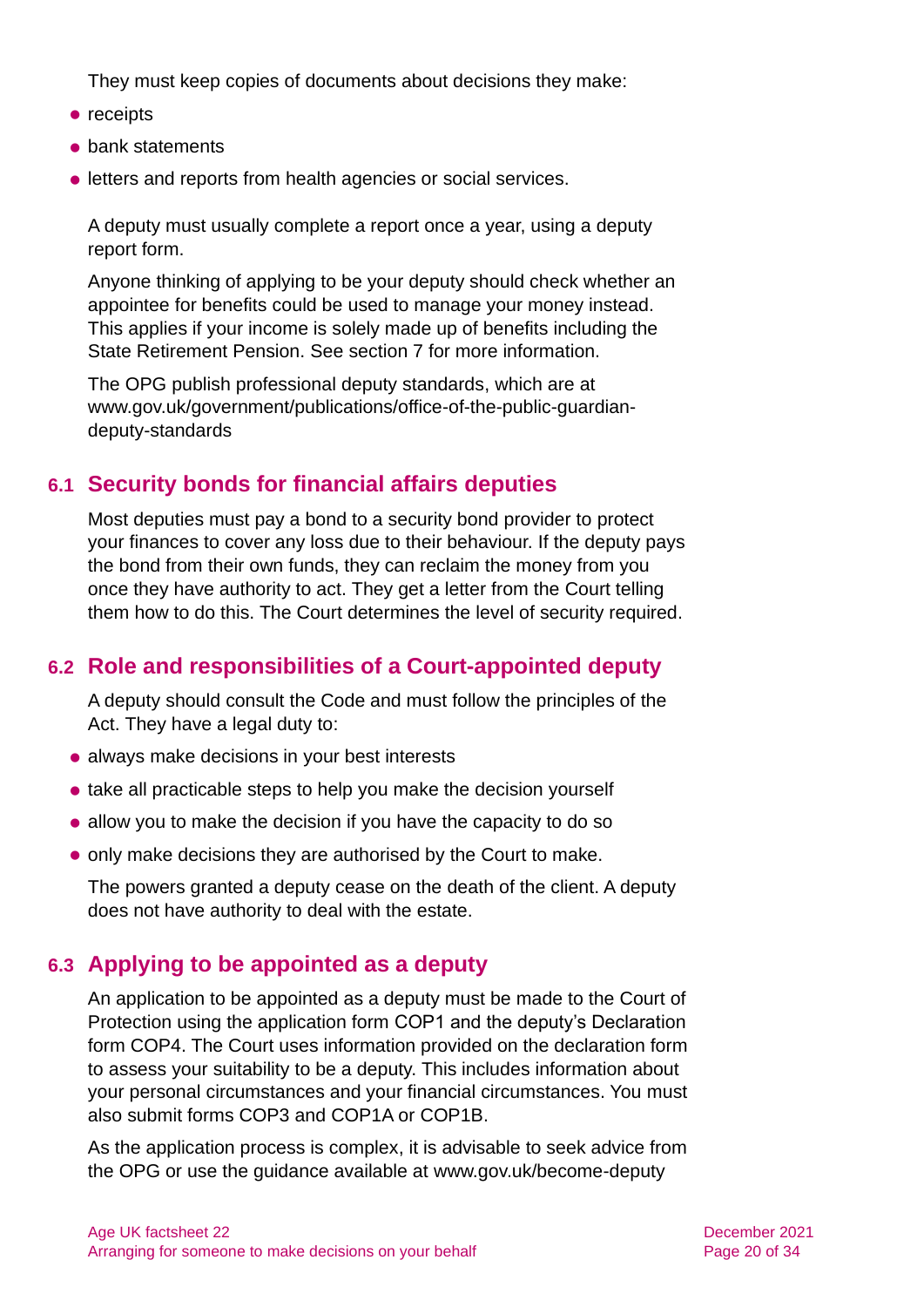# **6.4 Fees and fee remission for deputies**

Where a prospective deputy for property and financial affairs pays fees from their own funds, the fees can later be refunded from the finances of the person lacking mental capacity. This may also be possible when the deputy is for personal welfare. Seek advice from the OPG.

There is a fee of £371 payable to the Court of Protection when a deputyship application is made. If both types of deputy are applied for, the application fee must be paid twice. There is an additional fee of £494 if the Court of Protection decides your case needs a hearing. Contact the OPG for information about who can claim help with the application fee.

A one-off deputy assessment fee of £100 must be paid to the OPG when it receives an order appointing a deputy. It is used to assess the level of supervision they need – General or Minimum. The fees are:

- £320 for the General Supervision fee or
- £35 for the Minimum Supervision fee.

Fees are due annually on 31 March. They are billed in arrears and are calculated on a pro-rata basis if there are part year supervision changes.

#### **Exemption or remission for assessment and supervision fees**

Once a deputy has been appointed, the assessment fee must be paid. The supervision fee is paid at the end of the financial year. Entitlement to help with the fees is based on the circumstances of the person the deputy has been appointed for.

No remission is available for the minimal supervision fee. An application for fee remission or exemption should be made within six months of the fee being raised, using [form OPG120](https://www.gov.uk/government/publications/deputy-fees-remission-or-exemption) and must be supported by relevant evidence.

The OPG has discretion to grant remissions/exemptions for a three-year period where it is unlikely there will be any changes in financial conditions. Any changes must be immediately reported by the deputy.

#### **Exemption**

[See section 4.6](#page-13-0) for fee exemptions that also apply for deputyship.

#### **Remission**

If your gross annual income is less than £12,000, you are eligible for a 50 per cent fee reduction.

#### **Hardship**

If there is no eligibility for remission or exemption but other circumstances are likely to result in financial hardship, an application can be made to have fees waived. This requires appropriate evidence such as details of income, savings, expenses, etc.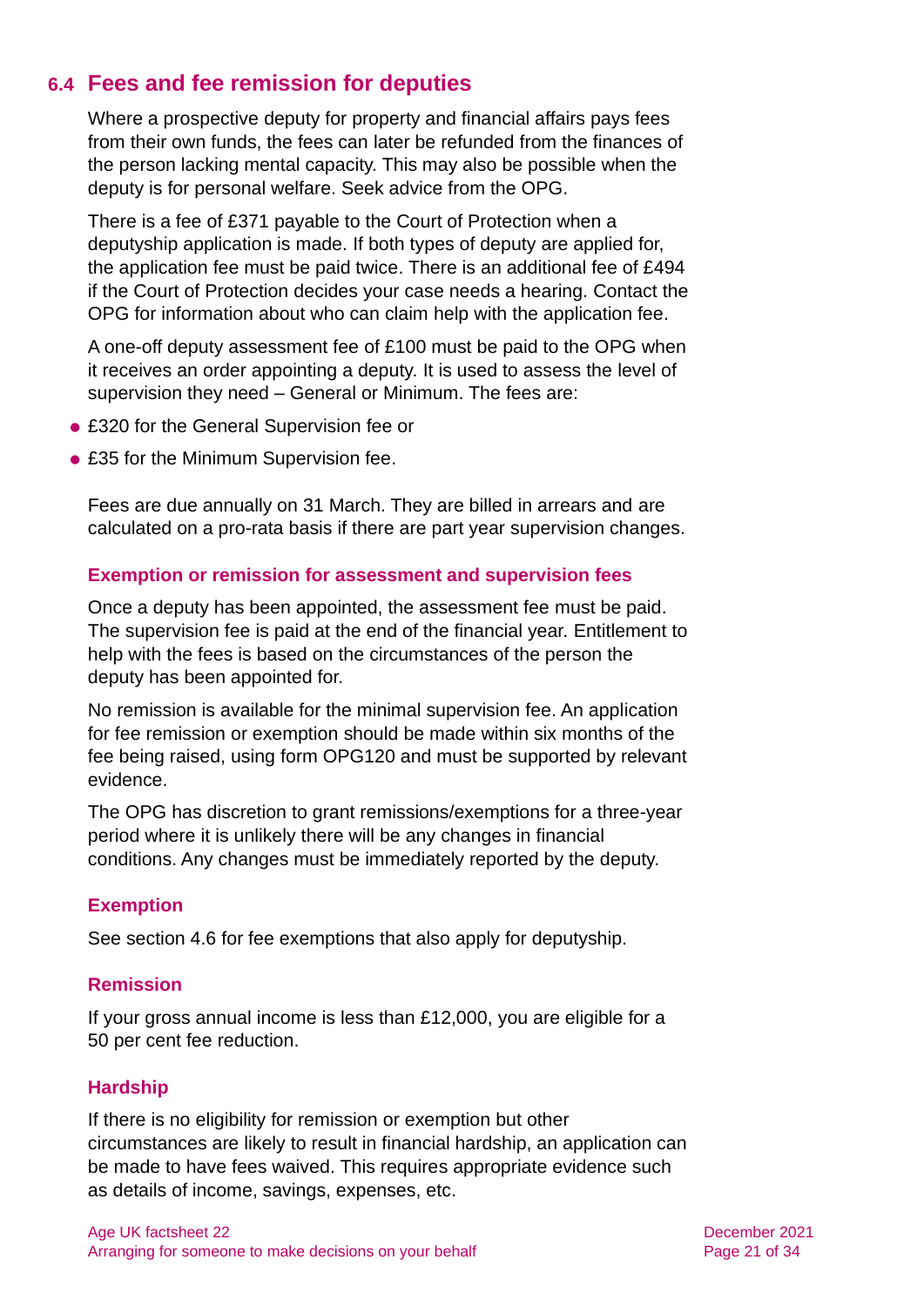# **6.5 Interim order while waiting for deputy to be appointed**

It may take some time before the application of a deputy is approved. In the meantime, financial decisions cannot be made for the person lacking mental capacity.

If an urgent, one-off decision needs to be made, such as paying outstanding care home fees, an urgent interim order can be applied for. There is no fee for this. Forms can be downloaded from [www.gov.uk/emergency-court-of-protection](http://www.gov.uk/emergency-court-of-protection)

# <span id="page-21-0"></span>**7 Appointees for benefits**

If you lack mental capacity to manage income from social security benefits, the Department for Work and Pensions (DWP) can make someone your '*appointee*' to do this for you. There is no fee involved in becoming your appointee. The appointee is usually someone you know, like a close relative or friend. In some cases, the appointee is an organisation, like the local authority ('*corporate appointee*').

An appointee is not needed if you have a financial LPA, an EPA, or deputy, as the person acting for you is authorised to manage your benefits. If you live in a care home, the appointee can be the owner or manager, but only as a last resort.

If you have mental capacity but are physically disabled and cannot manage your benefits income, the DWP may allow you to have an appointee, but this is rare. Generally, if you are capable of managing your financial affairs but need someone to collect your benefit payments for you, see the options in [section 9](#page-23-0) instead.

#### **Applying to become an appointee**

An application to become an appointee needs to be made to the DWP via the helpline for a particular benefit. The person applying must be aged 18 years or over. Someone from the DWP visits you to assess if an appointee is needed. They interview the prospective appointee to make sure they are a suitable person. During the interview, an appointee application form BF56 is completed.

If the DWP agree with the application, the appointee is sent form BF57 confirming they have been formally appointed to act. Once an appointee is authorised, the DWP should monitor the situation to make sure it is still suitable for both of you.

The appointment can be stopped if the appointee does not act properly under the terms of the appointment, or you regain your ability to manage your own benefits, or the appointee becomes incapable of fulfilling the role – they must let the DWP know immediately.

For more information see [www.gov.uk/become-appointee-for-someone](http://www.gov.uk/become-appointee-for-someone-claiming-benefits)[claiming-benefits](http://www.gov.uk/become-appointee-for-someone-claiming-benefits)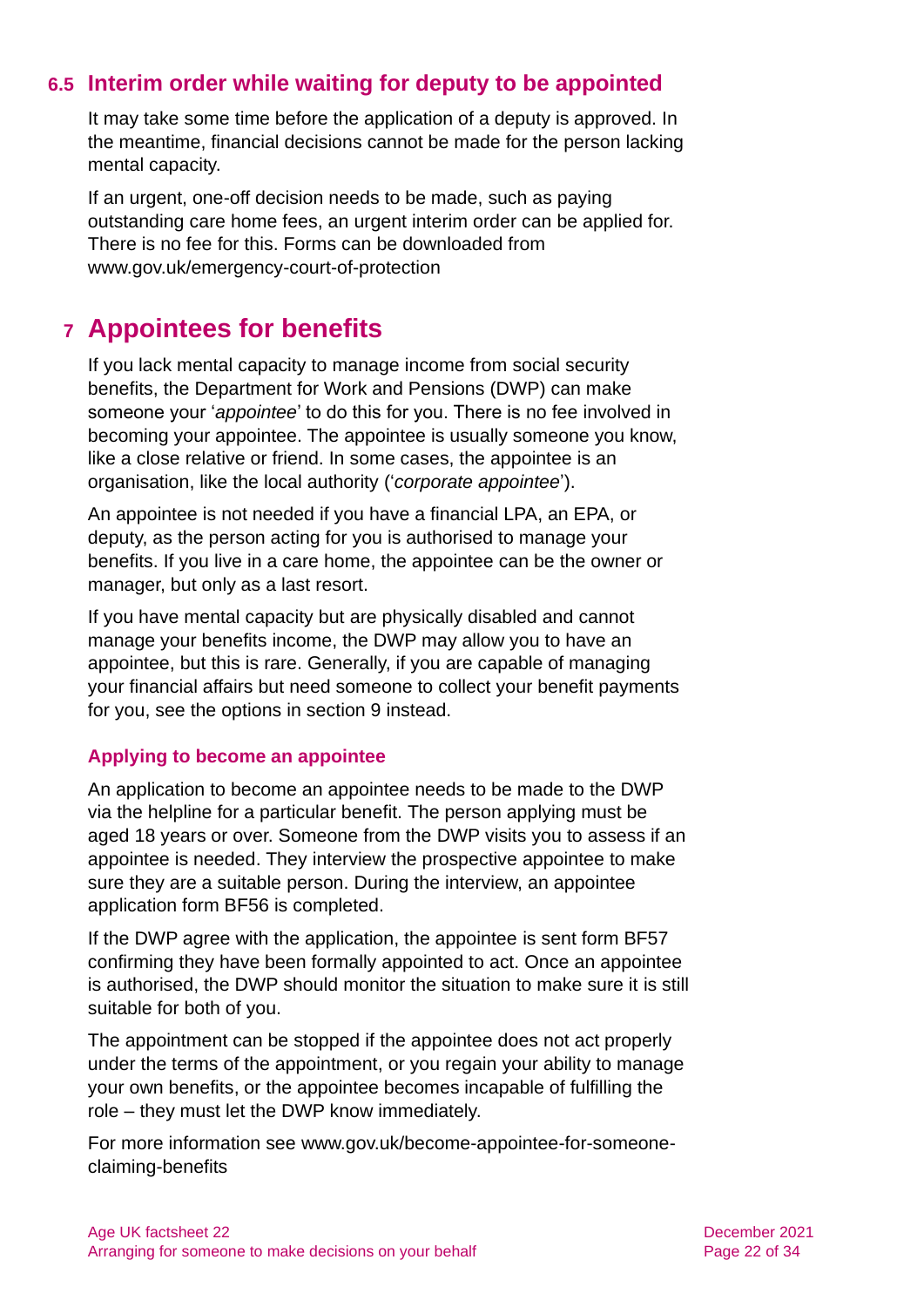# **7.1 The role and responsibilities of an appointee**

The appointee must:

- sign your benefit claim forms
- use income solely for your benefit, in your best interests
- ⚫ manage your benefits appropriately, including telling the DWP of any change of circumstances and arranging for any overpayments to be paid back
- tell the DWP if they need to stop being the appointee. For example, because you regain mental capacity.

#### **Dealing with your capital**

Your appointee only has the power to deal with your benefits income. An appointee cannot deal with any other assets, savings, or income from other sources.

Unspent pension and benefits can be treated as capital, for example for financially assessed local authority care services. The appointee may not have full legal authority to deal with such issues and other options may have to be considered, for example one-off court order application to the Court of Protection, which avoids the need for a deputyship application.

#### **Complaints and concerns about appointees**

If you are concerned an appointee is abusing their position or is not acting in the person's best interests, contact the relevant DWP agency.

# <span id="page-22-0"></span>**8 Independent Mental Capacity Advocates**

An Independent Mental Capacity Advocate (IMCA) can support and represent you if you lack capacity to make certain health and welfare decisions. This is when there is no one appropriate to consult about the decision, other than those providing care or treatment to you in a professional or paid capacity.

An IMCA is an independent person who must have relevant experience and training for the role. They must:

- ⚫ support and represent you with decisions about your best interests
- find information to help assess what is in your best interests. This can be information about your feelings, values, and beliefs, or finding out if there is a way to help you make or communicate your own decision
- ⚫ challenge decisions which may not be in your best interests.

An IMCA may be consulted in relation to decisions about care reviews or in safeguarding cases. If the decision relates to safeguarding, an IMCA may be appointed, even if people who know you are available to be consulted.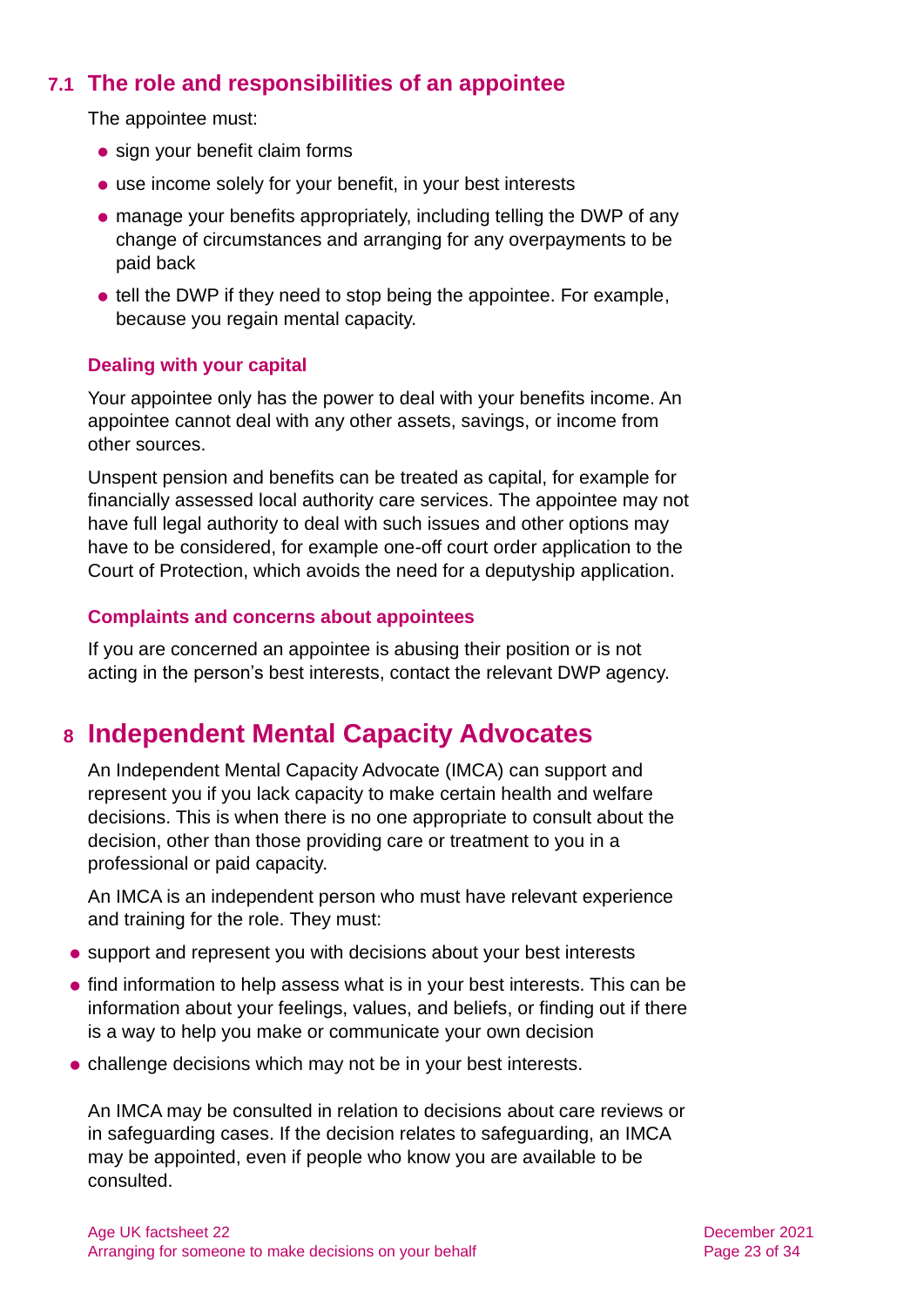An IMCA must be instructed if a decision must be made about:

- serious medical treatment or
- a long-term stay in hospital or a care home (long term means more than 28 days in hospital or eight weeks in a care home) or
- a move to a different hospital or care home for a long-term stay.

If an urgent decision is needed, it may not be possible or appropriate to instruct an IMCA. If an urgent decision is about moving accommodation, an IMCA must be instructed as soon as possible after the move.

The local authority or NHS organisation providing your care or treatment are responsible for instructing the IMCA.

They must take into account the representations and information provided by the IMCA when deciding what is in your best interests.

# <span id="page-23-0"></span>**9 Arrangements while you have capacity**

Nobody can make decisions on your behalf about your healthcare or personal welfare while you have capacity to make these decisions yourself. However, you can choose to let other people manage and access your finances, even if you could manage them yourself.

### **9.1 Ordinary power of attorney**

An Ordinary Power of Attorney (OPA) is only valid while you still have mental capacity to make your own decisions and is likely to be the most appropriate in the following circumstances:

- if you need someone to act for you for a temporary period, for example while you are on holiday
- if you want someone to act for you only while you are able to supervise their actions.

If you want someone to be able to act for you when you lose capacity to make your own decisions and when you can no longer supervise their actions, you should consider creating an LPA instead.

An ordinary power of attorney provides the person appointed with a legal document that proves their powers. You can buy an OPA document from a law stationer (some high street stationers stock them) or arrange for a solicitor to prepare one.

It is for you, as the donor, to decide what the power of attorney covers and whether it is a general power, without restrictions, or whether it gives limited powers only to do a specific act, for example to sell a house.

In either case, you can still also act for yourself.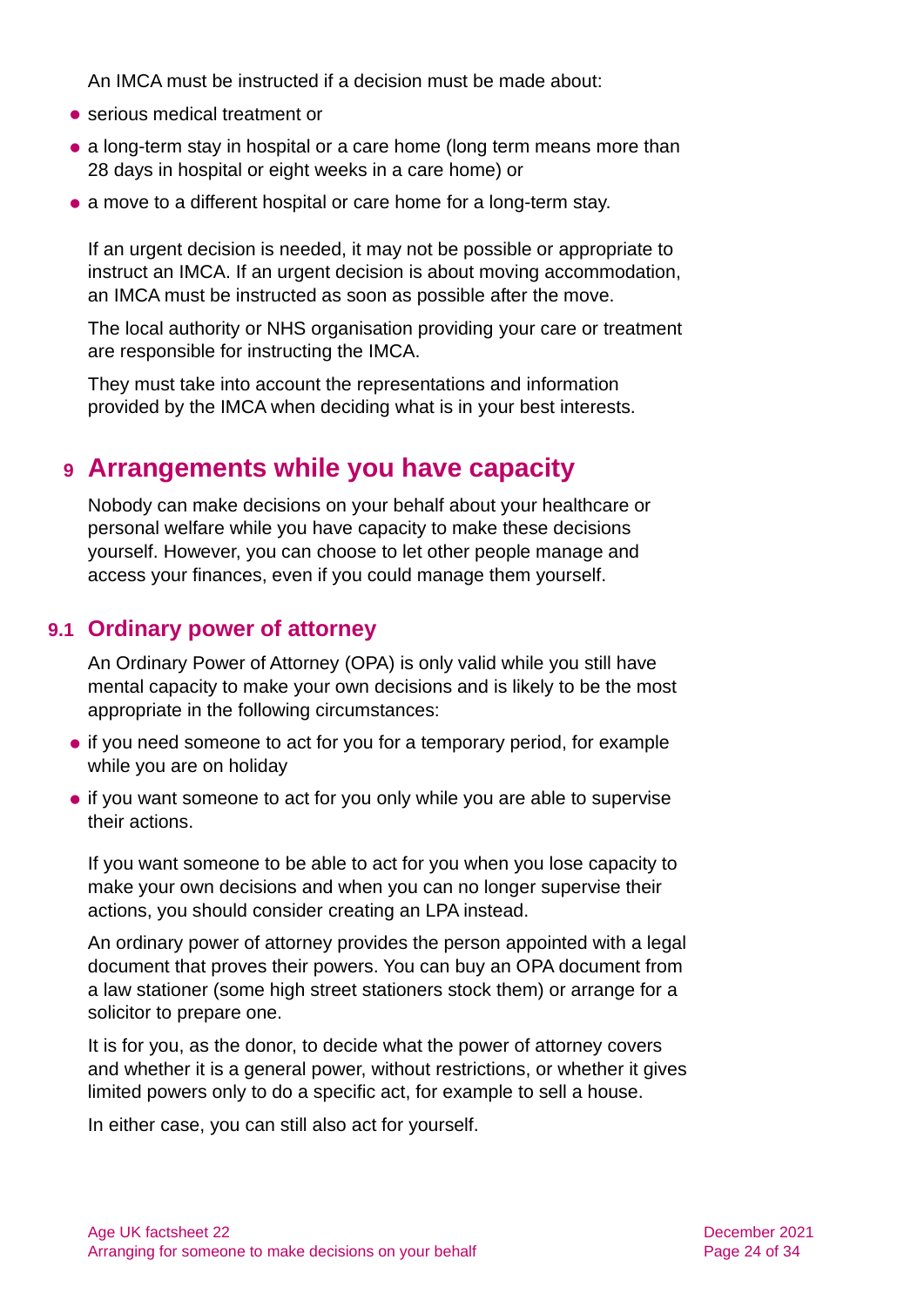#### **How long does an OPA last?**

Whether the OPA is a general one or is limited, it is only valid while you are capable of giving instructions. It ends if:

- ⚫ you lose mental capacity to make your own financial decisions and are no longer able personally to supervise or direct the attorney
- you revoke the power
- the power is limited to a specific task which has been completed, or
- the attorney(s) themselves die or lose mental capacity.

### **9.2 Arrangements for access to your bank account**

#### **Direct debits and standing orders**

Many banks and building societies offer an easy-to-use basic bank account. Your pension or benefits can be paid directly into these and most accounts let you set up direct debits and standing orders.

A standing order instructs your bank or building society to regularly transfer a fixed amount to another person's account. You control your finances and they cannot access any funds except the transfer amount. The person must have an account to transfer the money into. It can take up to four working days to access the money, so may be unsuitable if access is needed urgently.

A direct debit instructs your bank or building society to allow someone to collect money from your account. They can collect any amount, provided they tell you beforehand of the amount and date it will be collected.

#### **Joint accounts**

This gives you and the joint account holder the authority to withdraw all money in that account. This means you do not need to set up any specific instructions. You must be sure you trust the other account holder, as there is no restriction on their access to the funds and you may be liable for their debts.

You both have a card and a personal identification number (PIN) to allow easy access to the account. The Building Societies Association leaflet *[You and your joint](https://www.bsa.org.uk/information/consumer-factsheets/savings/you-and-your-joint-account) account* has more information.

#### **Third party mandate**

This is an instruction to your bank or building society to provide access to your account by another person. The mandate has details of exactly what authority you want to give to them, so you can specify how much access to give. The other person is not usually given a card and PIN so they cannot use cash machines. This option may suit as a long-term arrangement if you trust the person who has the mandate. Mental incapacity terminates the mandate.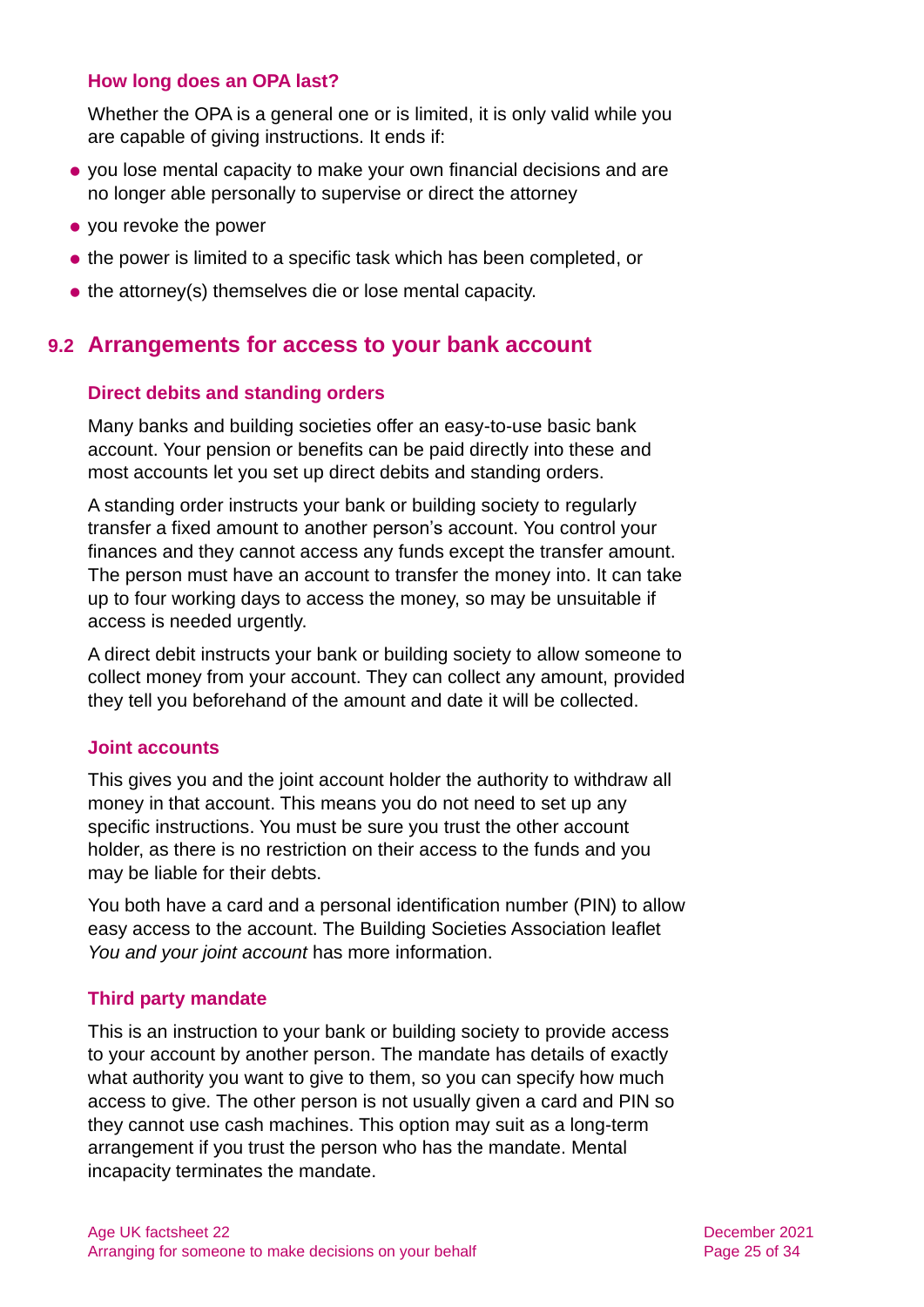#### **Emergencies (letters of authority)**

If you are temporarily unable to withdraw money from your account, for example, you are temporarily housebound after an operation, banks and building societies may accept a letter of authority, which requests a third party to withdraw money on your behalf on a one-off basis. There is a high risk of fraud, so some banks and building societies do not offer this.

#### **Post Office card account for benefit payments**

If you have a Post Office card account, you can apply for another person to have permanent access to your account, called the Permanent Agent. They are issued with their own card and PIN number. You must be able to trust the person in this role, as they can withdraw up to £600 a day.

#### **Payment of benefits**

The Department for Work and Pensions (DWP) no longer makes payments by giro cheque. There is a *Payment Exception Service*, where DWP sends you a card, a voucher over email, or a text message with a reference number that you can use to collect money from PayPoint outlets. There are PayPoint outlets across the UK, including some newsagents, convenience stores and supermarkets.

If you cannot get to a PayPoint and ask someone to do this for you, they must show your card, voucher or text to the person serving them and show an original document (not a copy) proving their and your identity. Acceptable documents include a passport or recent utility bill. If you do not have these, contact the office that pays the benefit for pension.

### **9.3 Access to a bank account if you lose mental capacity**

A bank freezes the account of a sole account holder if it becomes aware a customer has lost mental capacity. It only restores access with a Court of Protection order (deputyship/Court Order), a registered financial decisions LPA, or a registered EPA.

If one holder of a joint bank account loses mental capacity, banks and building societies should use their discretion to decide whether to temporarily restrict the use of the account to essential transactions only (for example, living expenses and medical/residential care bills) until a deputy is appointed or an LPA or EPA is registered.

Once an attorney or deputy can act for the account holder lacking mental capacity, it is usually appropriate to close a joint account because the person's money should generally be kept separate from anyone else's.

There may be other reasons to keep a joint account open, for example where the donor and attorney are a couple and the joint account is long standing.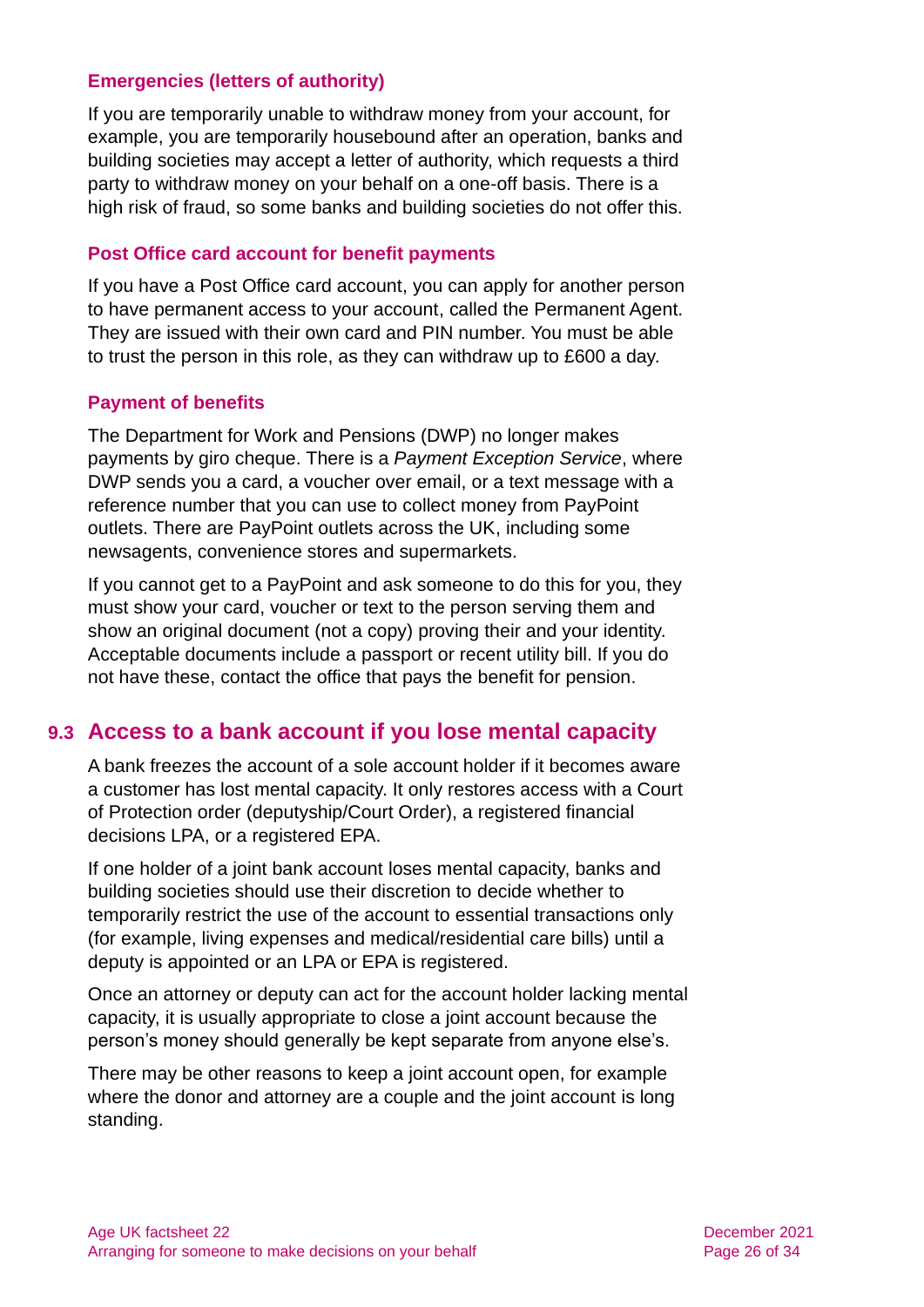However, if one member of a couple enters permanent residential care and receives local authority financial support for the placement, it is probably advisable to open separate bank accounts. Seek advice from the OPG if you are unsure how to proceed.

The OPG and British banking bodies publish a leaflet *[Guidance for](https://www.gov.uk/government/publications/deputy-and-attorney-guidance-dealing-with-banks)  [people wanting to manage a bank account for someone else](https://www.gov.uk/government/publications/deputy-and-attorney-guidance-dealing-with-banks)* that has guidance on how banks and building societies should act if one joint account holders loses mental capacity.

The Mental Health Foundation produce a booklet *[Banking on good](https://www.mentalhealth.org.uk/sites/default/files/banking_good_decisions_summary.pdf)  decisions – [how can the Mental Capacity Act help you with your bank,](https://www.mentalhealth.org.uk/sites/default/files/banking_good_decisions_summary.pdf)  [building society or post office account?](https://www.mentalhealth.org.uk/sites/default/files/banking_good_decisions_summary.pdf)* Note that some references and organisations named in this booklet are no longer current.

# **9.4 Your attorney or deputy accessing your account**

The OPG and British banking bodies say your bank or building society should expect the following information from your attorney or deputy before they allow access to your account:

- evidence of your attorney or deputy's authority to act for you. For example, the original or copy of the LPA or EPA document, stamped on every page by the OPG. For a deputy, a copy or original court order document.
- <span id="page-26-0"></span>⚫ proof of the name and address of your attorney or deputy and your name and address if the bank or building society do not already have it.

# **10 The Office of the Public Guardian (OPG)**

The OPG is a government organisation for England and Wales. It provides help and support services to attorneys looking after the finances, health and care of people who lack mental capacity. It has a register of LPAs and EPAs. They supervise and keep a register of deputies. They investigate complaints about attorneys or deputies.

Call the OPG helpline if you need help with making or registering an LPA, making a deputy application, or with carrying out your duties as an attorney or deputy.

In some cases, it may not be necessary to instruct solicitors to deal with the Court of Protection or the OPG as it adds to the cost, except where complex legal work such as selling a house needs to be done.

The OPG publishes guidance booklets for people making an LPA, people taking on the role of attorney, certificate providers and witnesses.

These are available at [www.justice.gov.uk/about/opg](http://www.justice.gov.uk/about/opg) or phone 0300 456 0300 to request copies.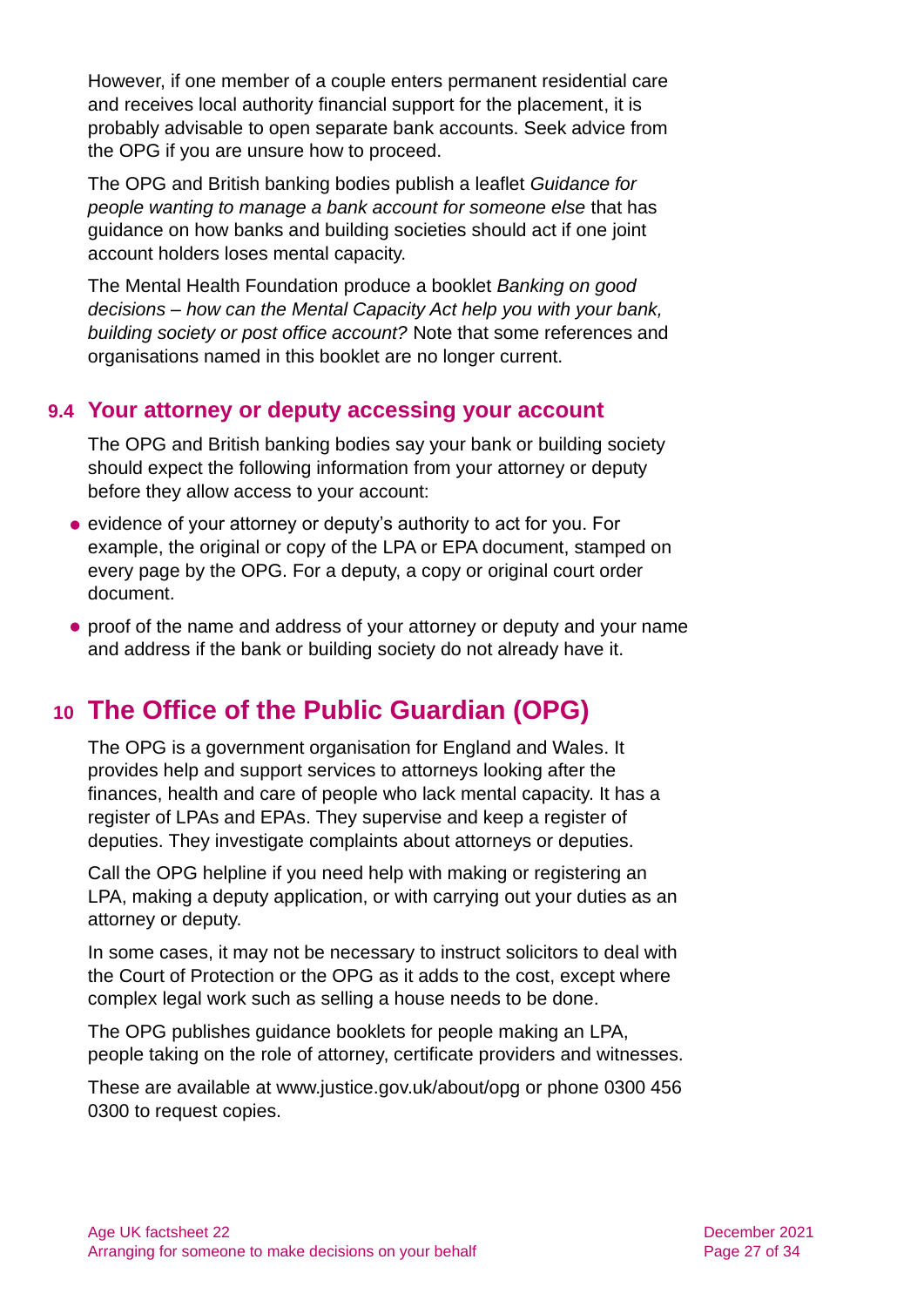### **10.1 Search the OPG register**

You can apply to the OPG to find out if someone has an LPA, EPA or deputy acting for them. The OPG provides information including the name of the attorney or deputy, the decisions they have been appointed to make and any restrictions applying to their authority.

You can also request additional information, not held on the OPG register. The OPG decides if it is in the best interests of the donor for additional information to be provided, meaning your request may be refused.

# <span id="page-27-0"></span>**11 The Court of Protection**

The Court of Protection protects the rights of adults lacking mental capacity. In most kinds of situation, the Court does not need to be involved. The most common example is when the Court needs to appoint a deputy because a person lacking mental capacity has not made an EPA or LPA.

Other situations involving the Court include:

- ⚫ where there is serious disagreement about mental capacity or best interests that cannot be resolved in any other way
- there is an issue over the use or validity of an LPA or EPA
- ⚫ there is doubt or disagreement about an advance decision to refuse treatment
- a decision needs to be made about serious medical treatment such as proposed withholding or withdrawal of artificial nutrition and hydration from a patient in a permanent vegetative state or cases involving organ donation by a person lacking capacity to consent.

### **11.1 The powers of the Court**

The Court has powers to:

- ⚫ make declarations about your mental capacity to make a decision, if this cannot be resolved in another way
- ⚫ make decisions about your financial affairs if you lack the mental capacity to make decisions yourself
- end an attorney appointment and/or cancel an EPA or LPA if the attorney's duties are not being carried out in the best interests of the donor
- ⚫ decide urgent or emergency applications where a decision must be made on your behalf due to risk, for example serious medical treatment
- appoint deputies to make ongoing decisions for you if you lack mental capacity

(see overleaf for more Court powers)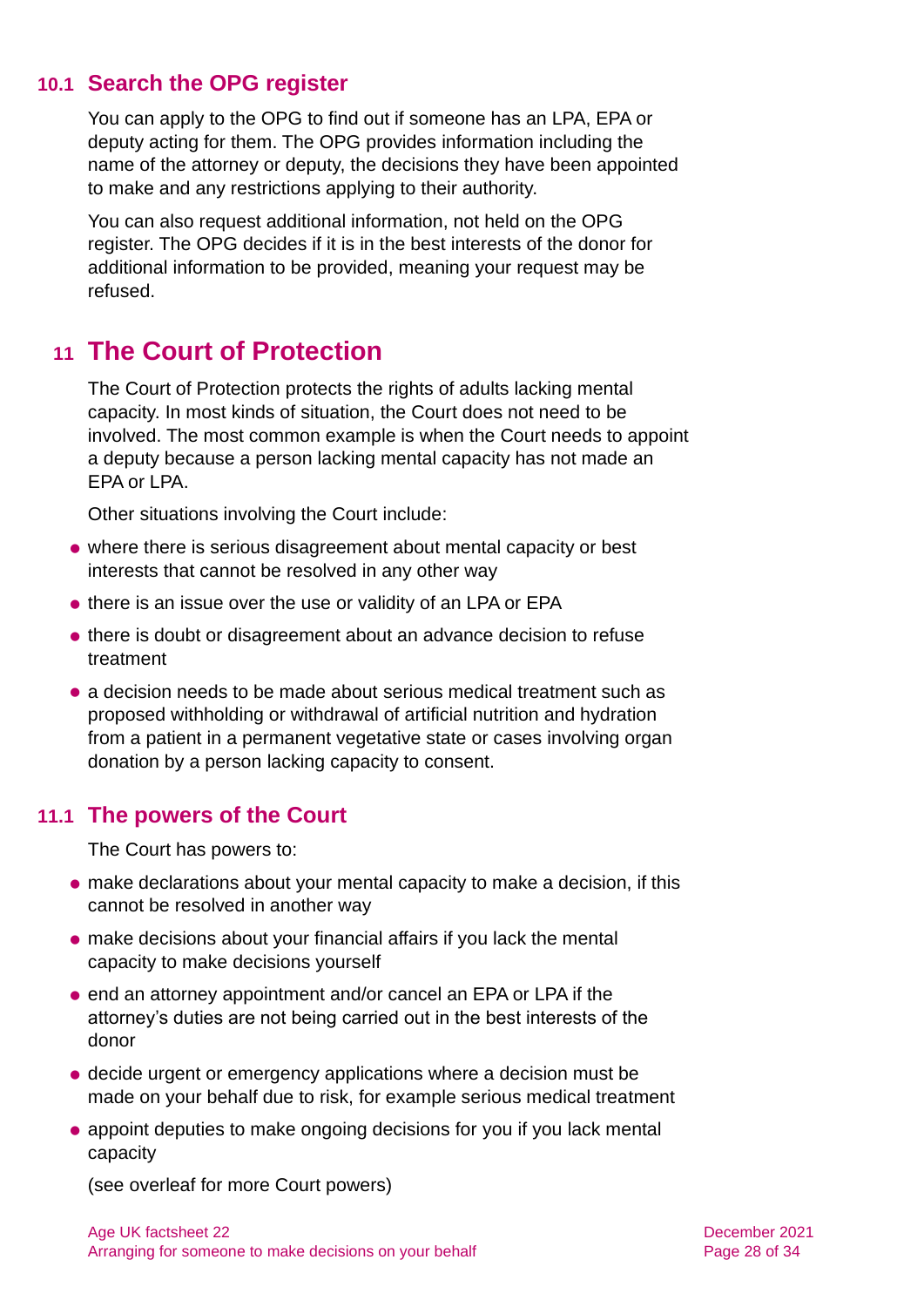- give people permission to make one-off decisions on your behalf if you lack mental capacity
- ⚫ consider applications to make statutory wills or gifts
- ⚫ make decisions when you can be deprived of your liberty under the Act
- ⚫ make decisions about an LPA or EPA, including whether they are valid, objections to registration, scope of Attorney powers and removal of Attorney powers.

# **11.2 Applying to the Court**

If you want the Court to become involved, you must make an application. You may need permission from the Court before you apply and it is best to check this with the OPG before you start.

There is a fee of £371 payable when making an application to the Court. You use form COP44A to apply. The form and a guide about with help the fee is available from [www.gov.uk/government/publications/apply-for](http://www.gov.uk/government/publications/apply-for-help-with-court-of-protection-fees-form-cop44a)[help-with-court-of-protection-fees-form-cop44a](http://www.gov.uk/government/publications/apply-for-help-with-court-of-protection-fees-form-cop44a)

It may be advisable to seek the advice of a solicitor in certain cases involving the Court. Legal Aid under the Legal Help and Legal Representation scheme is available for limited types of proceedings in the Court of Protection, mainly serious health and welfare cases. Seek legal advice about whether you are entitled to Legal Aid funds for your case.

<span id="page-28-0"></span>More information about applying to the Court is available at [www.gov.uk/oneoff-decision-personal-welfare](http://www.gov.uk/oneoff-decision-personal-welfare) or by contacting the OPG.

# **12 Monitoring of attorneys and deputies**

### **Court of Protection Visitors**

Where an LPA or EPA is in place or a deputy has been appointed by the Court of Protection, the OPG can appoint a person to report to them on the actions of the attorney or the deputy. The person appointed is called a Court of Protection Visitor. They can visit the donor, attorney or deputy to gather evidence for their report to the Court.

# <span id="page-28-1"></span>**13 Concerns about an attorney, deputy or appointee**

If you think a deputy or attorney is misusing their powers, for example not acting in the person's best interests, or are acting outside their authority, contact the OPG, who are responsible for investigating concerns.

Contact the DWP if you think an appointee for benefits is misusing their authority.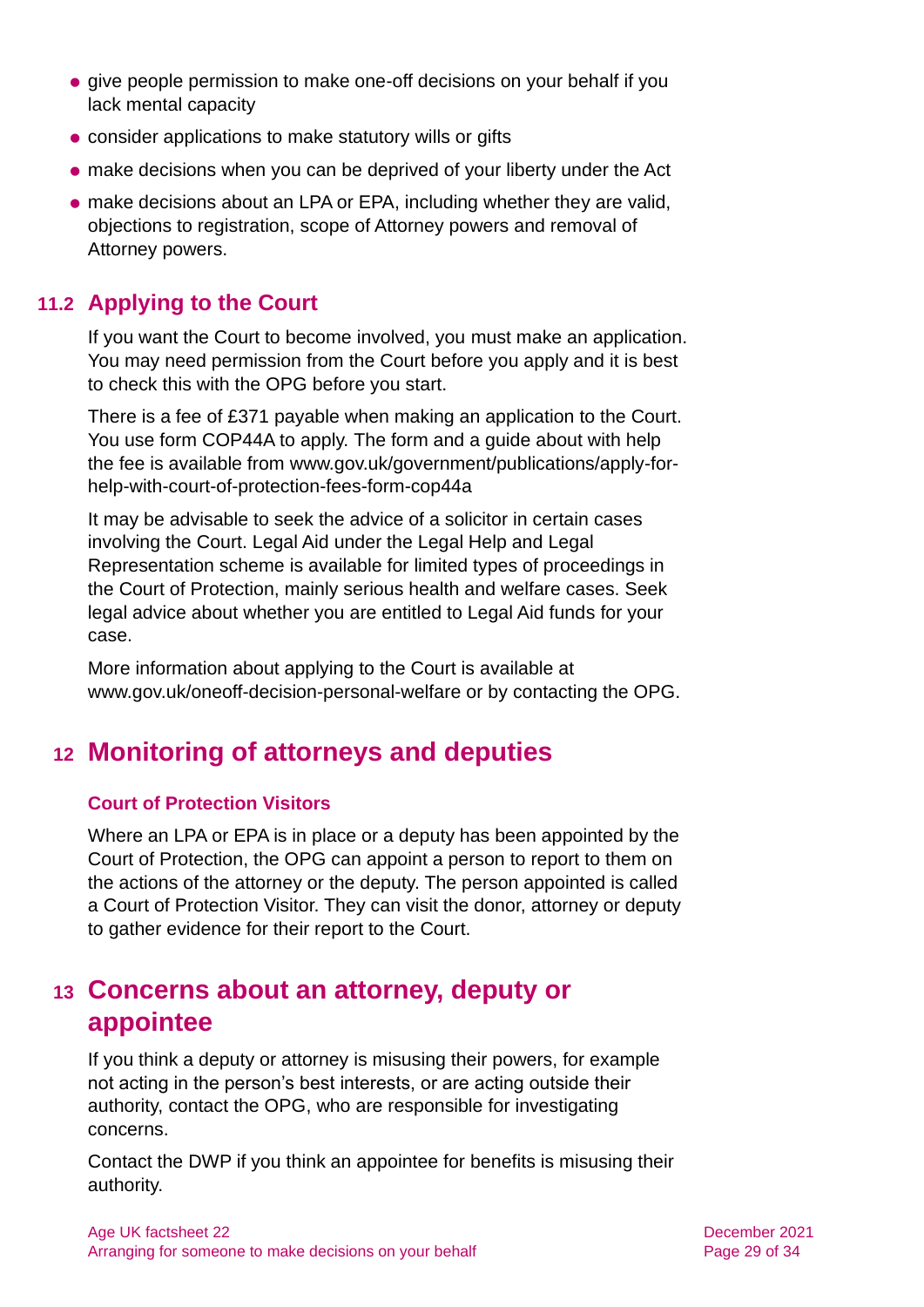#### **Abuse and neglect and safeguarding**

If you are concerned that a donor is experiencing, or at risk of, abuse or neglect, contact the local authority safeguarding team for the area where the donor lives.

The local authority has safeguarding duties under the Care Act 2014 towards adults experiencing, or at risk of, abuse or neglect if criteria are met.

Contact the police if you think a crime has been committed.

#### **The criminal offence of ill treatment or wilful neglect**

Section 44 of the Act makes it a criminal offence to ill-treat or wilfully neglect a person who lacks mental capacity. For example, this could be in relation to their finances.

This applies to attorneys, Court-appointed deputies and anyone who has the care of a person who lacks mental capacity. The penalty for conviction for the offence is a fine or imprisonment of up to five years, or both.

For more information, see Age UK factsheet 78, *[Safeguarding older](https://www.ageuk.org.uk/globalassets/age-uk/documents/factsheets/fs78_safeguarding_older_people_from_abuse_fcs.pdf)  [people from abuse and neglect](https://www.ageuk.org.uk/globalassets/age-uk/documents/factsheets/fs78_safeguarding_older_people_from_abuse_fcs.pdf)*. In Wales, see Age Cymru factsheet 78w, *[Safeguarding older people in Wales from abuse and neglect](https://www.ageuk.org.uk/globalassets/age-cymru/documents/information-guides-and-factsheets/fs78w.pdf)*.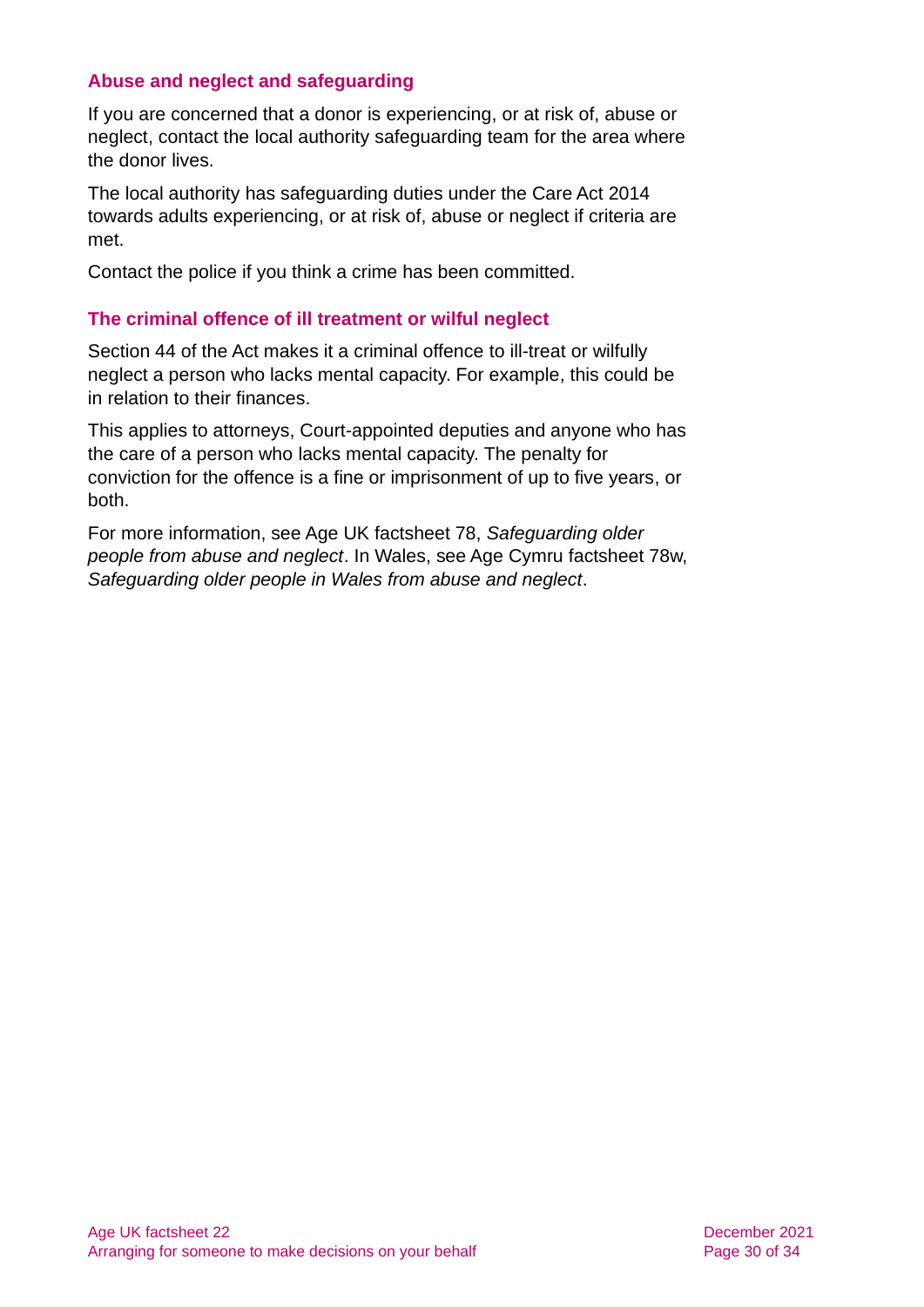# **Useful organisations**

#### <span id="page-30-0"></span>**Alzheimer's Society**

[www.alzheimers.org.uk](http://www.alzheimers.org.uk/) Telephone helpline 0333 150 3456

Campaigns for and provides support to people affected by all types of dementia and their relatives and carers. The helpline provides information, advice and support.

#### **Care Inspectorate Wales (CIW)**

<https://careinspectorate.wales/> Telephone 0300 7900 126

The CIW is responsible for the inspection and regulation of care and social services in Wales.

#### **Care Quality Commission**

[www.cqc.org.uk](http://www.cqc.org.uk/) Telephone 03000 616 161

Independent regulator of adult health and social care services in England, covering NHS, local authorities, private companies or voluntary organisations and people detained under the *Mental Health Act*.

#### **The Court of Protection**

[www.gov.uk/courts-tribunals/court-of-protection](http://www.gov.uk/courts-tribunals/court-of-protection) Telephone 0300 456 4600

Makes decisions and appoints other people to make decisions for people lacking mental capacity.

#### **Healthcare Inspectorate Wales (HIW)**

[http://hiw.org.uk](http://hiw.org.uk/) Telephone 0300 062 8163

The HIW is the independent inspector and regulator of NHS healthcare and independent healthcare organisations in Wales. Also protects the rights of people detained under the *Mental Health Act*.

#### **Hourglass**

[www.wearehourglass.org](http://www.wearehourglass.org/) Telephone helpline 0808 808 8141 (free phone)

Works to protect and prevent the abuse of vulnerable older adults. Hourglass offer a UK wide helpline, open every weekday from 9am to 5pm. The helpline is confidential and provides information and emotional support in English and Welsh. The helpline line number will not appear on your phone bill.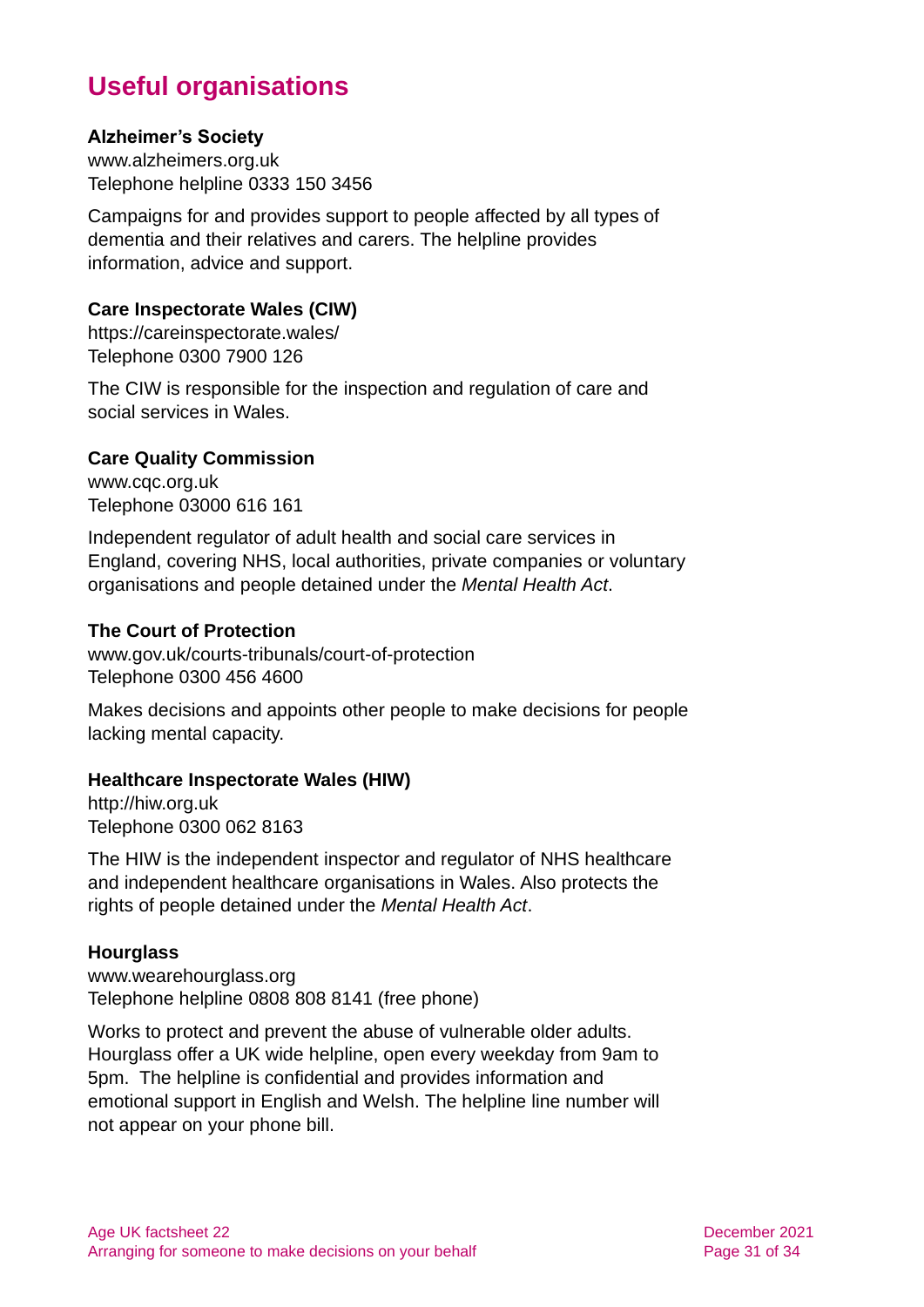### **Mind**

[www.mind.org.uk](http://www.mind.org.uk/) Telephone 0300 123 3393

Provides information and advice for people with mental health problems.

### **Office of the Public Guardian**

[www.gov.uk/government/organisations/office-of-the-public-guardian](http://www.gov.uk/government/organisations/office-of-the-public-guardian) Telephone 0300 456 0300

### **Official Solicitor and Public Trustee Office**

[www.gov.uk/government/organisations/official-solicitor-and-public-trustee](http://www.gov.uk/government/organisations/official-solicitor-and-public-trustee)

Represents adults lacking mental capacity in court.

### **Solicitors for the Elderly**

[www.solicitorsfortheelderly.com](http://www.solicitorsfortheelderly.com/) Telephone 0844 567 6173

An independent organisation of lawyers who provide specialist legal advice for older people, their families and carers.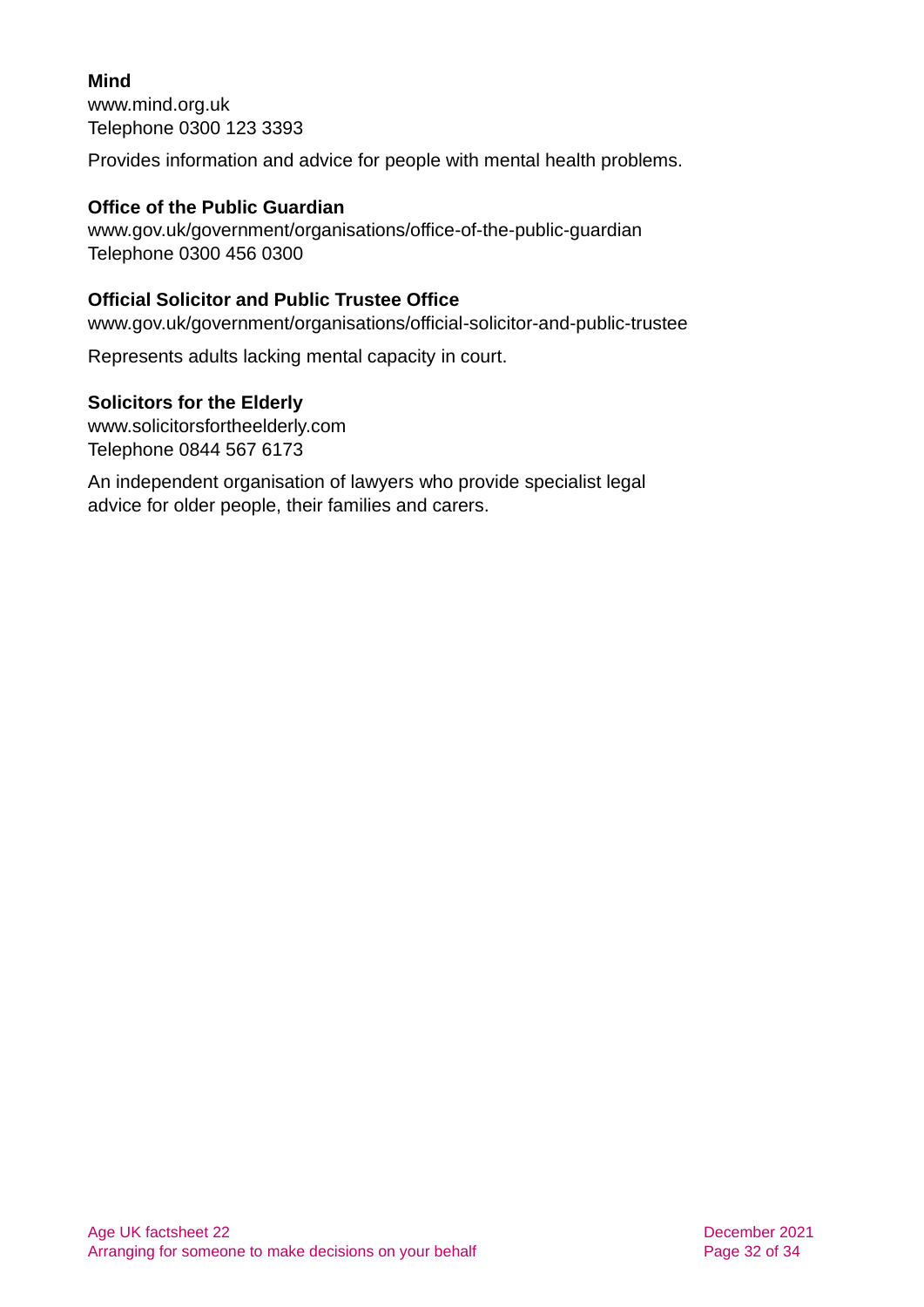# **Age UK**

Age UK provides advice and information for people in later life through our Age UK Advice line, publications and online. Call Age UK Advice to find out whether there is a local Age UK near you, and to order free copies of our information guides and factsheets.

#### <span id="page-32-1"></span>**Age UK Advice**

[www.ageuk.org.uk](http://www.ageuk.org.uk/) 0800 169 65 65 Lines are open seven days a week from 8.00am to 7.00pm

#### **In Wales contact**

#### **Age Cymru Advice**

[www.agecymru.org.uk](http://www.agecymru.org.uk/) 0300 303 4498

#### <span id="page-32-0"></span>**In Northern Ireland contact**

**Age NI** [www.ageni.org](http://www.ageni.org/) 0808 808 7575

#### **In Scotland contact**

<span id="page-32-2"></span>**Age Scotland** [www.agescotland.org.uk](http://www.agescotland.org.uk/) 0800 124 4222

# **Support our work**

We rely on donations from our supporters to provide our guides and factsheets for free. If you would like to help us continue to provide vital services, support, information and advice, please make a donation today by visiting [www.ageuk.org.uk/donate](http://www.ageuk.org.uk/donate) or by calling 0800 169 87 87.